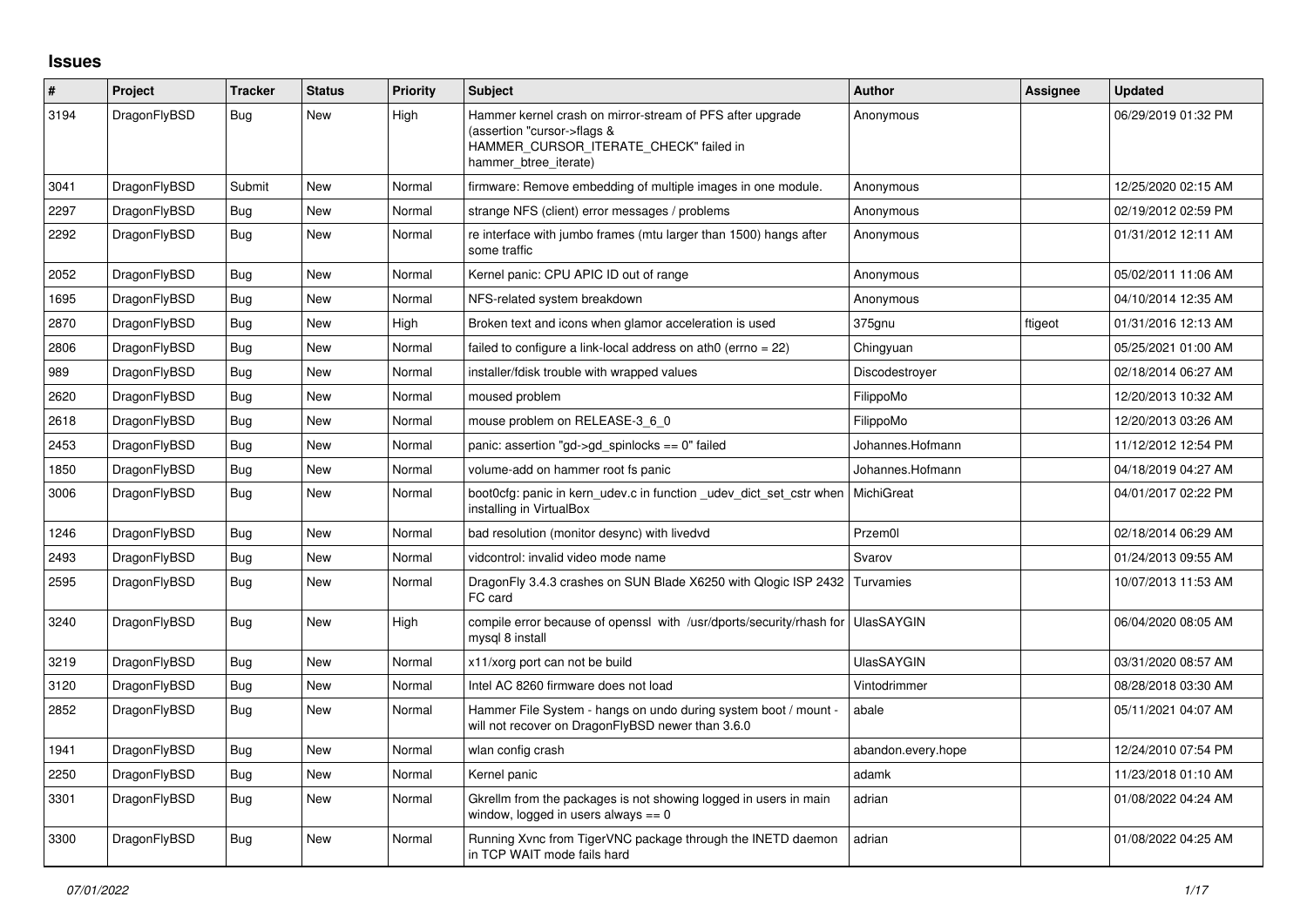| $\sharp$ | Project      | <b>Tracker</b> | <b>Status</b> | <b>Priority</b> | Subject                                                                                                                      | Author          | Assignee | <b>Updated</b>      |
|----------|--------------|----------------|---------------|-----------------|------------------------------------------------------------------------------------------------------------------------------|-----------------|----------|---------------------|
| 2210     | DragonFlyBSD | <b>Bug</b>     | New           | Normal          | Bugtracker cannot assign default project for new users                                                                       | ahuete.devel    |          | 11/17/2011 11:30 AM |
| 1714     | DragonFlyBSD | <b>Bug</b>     | New           | Low             | hwpmc                                                                                                                        | alexh           | swildner | 08/18/2012 02:03 PM |
| 2520     | DragonFlyBSD | <b>Bug</b>     | New           | Normal          | panic: assertion "IS_SERIALIZED((ifp->if_serializer))" failed in<br>if default serialize assert at /usr/src/sys/net/if.c:437 | ano             |          | 03/09/2013 12:14 AM |
| 2329     | DragonFlyBSD | Bug            | <b>New</b>    | Normal          | ibm x3550 & acpi                                                                                                             | ano             |          | 06/03/2014 11:37 AM |
| 3311     | DragonFlyBSD | <b>Bug</b>     | New           | Low             | TrueCrypt support may cause kernel crash                                                                                     | arcade@b1t.name |          | 04/29/2022 06:19 AM |
| 3278     | DragonFlyBSD | <b>Bug</b>     | New           | Normal          | Second screen image is distorted                                                                                             | arcade@b1t.name |          | 07/10/2021 03:36 AM |
| 3209     | DragonFlyBSD | <b>Bug</b>     | New           | Normal          | svc has some minor bugs                                                                                                      | arcade@b1t.name |          | 10/24/2019 09:08 AM |
| 2882     | DragonFlyBSD | <b>Bug</b>     | New           | Low             | bridge sends packets from individual interfaces                                                                              | arcade@b1t.name |          | 01/09/2016 12:43 PM |
| 2878     | DragonFlyBSD | <b>Bug</b>     | <b>New</b>    | Low             | [fix] CCVER problem when using clang and cpu extensions<br>(intrinsics)                                                      | arcade@b1t.name |          | 06/24/2016 04:25 AM |
| 2877     | DragonFlyBSD | <b>Bug</b>     | <b>New</b>    | Low             | sed fails when working with UTF-8 locale and non-UTF symbols                                                                 | arcade@b1t.name |          | 12/30/2015 11:20 AM |
| 2107     | DragonFlyBSD | <b>Bug</b>     | New           | Normal          | 2.10.1 sata dvd drive issue                                                                                                  | ausppc          |          | 07/31/2011 08:41 PM |
| 3132     | DragonFlyBSD | <b>Bug</b>     | New           | Low             | unifdef mined                                                                                                                | bcallah         |          | 04/26/2018 08:34 PM |
| 3284     | DragonFlyBSD | <b>Bug</b>     | New           | Normal          | Wrong towlower() result for U+038A                                                                                           | bhaible         |          | 07/10/2021 03:34 AM |
| 3283     | DragonFlyBSD | <b>Bug</b>     | New           | Normal          | mknodat() cannot create FIFOs                                                                                                | bhaible         |          | 07/10/2021 03:34 AM |
| 3282     | DragonFlyBSD | <b>Bug</b>     | New           | Normal          | unexpected errno value from fopen()                                                                                          | bhaible         |          | 07/10/2021 03:34 AM |
| 3281     | DragonFlyBSD | Bug            | <b>New</b>    | Normal          | Crash after leaving unattended for a while                                                                                   | bhaible         |          | 07/10/2021 03:32 AM |
| 1882     | DragonFlyBSD | <b>Bug</b>     | New           | Low             | Idea for handling new USB vendor/device codes                                                                                | bmk             |          | 10/20/2010 12:15 PM |
| 3110     | DragonFlyBSD | <b>Bug</b>     | New           | Normal          | crash with ipfw3 under load                                                                                                  | bnegre82        |          | 12/09/2017 06:22 AM |
| 3101     | DragonFlyBSD | <b>Bug</b>     | New           | Low             | PFI CGI install not working in dragonflybsd 5.0.1 USB install                                                                | bnegre82        |          | 05/11/2021 04:14 AM |
| 1594     | DragonFlyBSD | <b>Bug</b>     | New           | Normal          | Kernel panic during boot from Live CD on Dell E6400                                                                          | bodie           |          | 05/11/2021 03:54 AM |
| 2115     | DragonFlyBSD | Bug            | New           | Normal          | [msk] system freeze after receive some paquet                                                                                | bsdsx           |          | 08/22/2011 10:22 AM |
| 2265     | DragonFlyBSD | <b>Bug</b>     | New           | Normal          | mbsrtowcs does not properly handle invalid mbstate t in ps                                                                   | c.turner1       | swildner | 01/10/2012 07:56 PM |
| 2319     | DragonFlyBSD | <b>Bug</b>     | <b>New</b>    | Normal          | crypt/passwd forward compat                                                                                                  | c.turner1       |          | 02/28/2012 12:39 PM |
| 3143     | DragonFlyBSD | <b>Bug</b>     | New           | Normal          | assertion "0" failed in hammer2_inode_xop_chain_sync                                                                         | cbin            |          | 07/18/2018 12:50 PM |
| 2859     | DragonFlyBSD | <b>Bug</b>     | <b>New</b>    | Low             | Installer configuration menu always highlights "Select timezone", no<br>matter which step was last completed.                | cgag            |          | 12/02/2015 01:54 PM |
| 2858     | DragonFlyBSD | <b>Bug</b>     | <b>New</b>    | Low             | Installer "Local or UTC" question should have "No" selected by<br>default.                                                   | cgag            |          | 12/02/2015 01:18 PM |
| 3139     | DragonFlyBSD | <b>Bug</b>     | New           | Normal          | USB Mouse Does Not Work in DragonflyBSD guest on VirtualBox                                                                  | chiguy1256      |          | 06/24/2018 10:14 PM |
| 3280     | DragonFlyBSD | <b>Bug</b>     | New           | Normal          | KMS console and i915(4) not working in 6.0                                                                                   | cmusser         |          | 07/10/2021 03:35 AM |
| 2736     | DragonFlyBSD | <b>Bug</b>     | New           | High            | kernel panics on acpi timer probe function                                                                                   | cnb             |          | 05/11/2021 03:55 AM |
| 2735     | DragonFlyBSD | <b>Bug</b>     | New           | Urgent          | iwn panics SYSSASSERT                                                                                                        | cnb             |          | 05/11/2021 03:55 AM |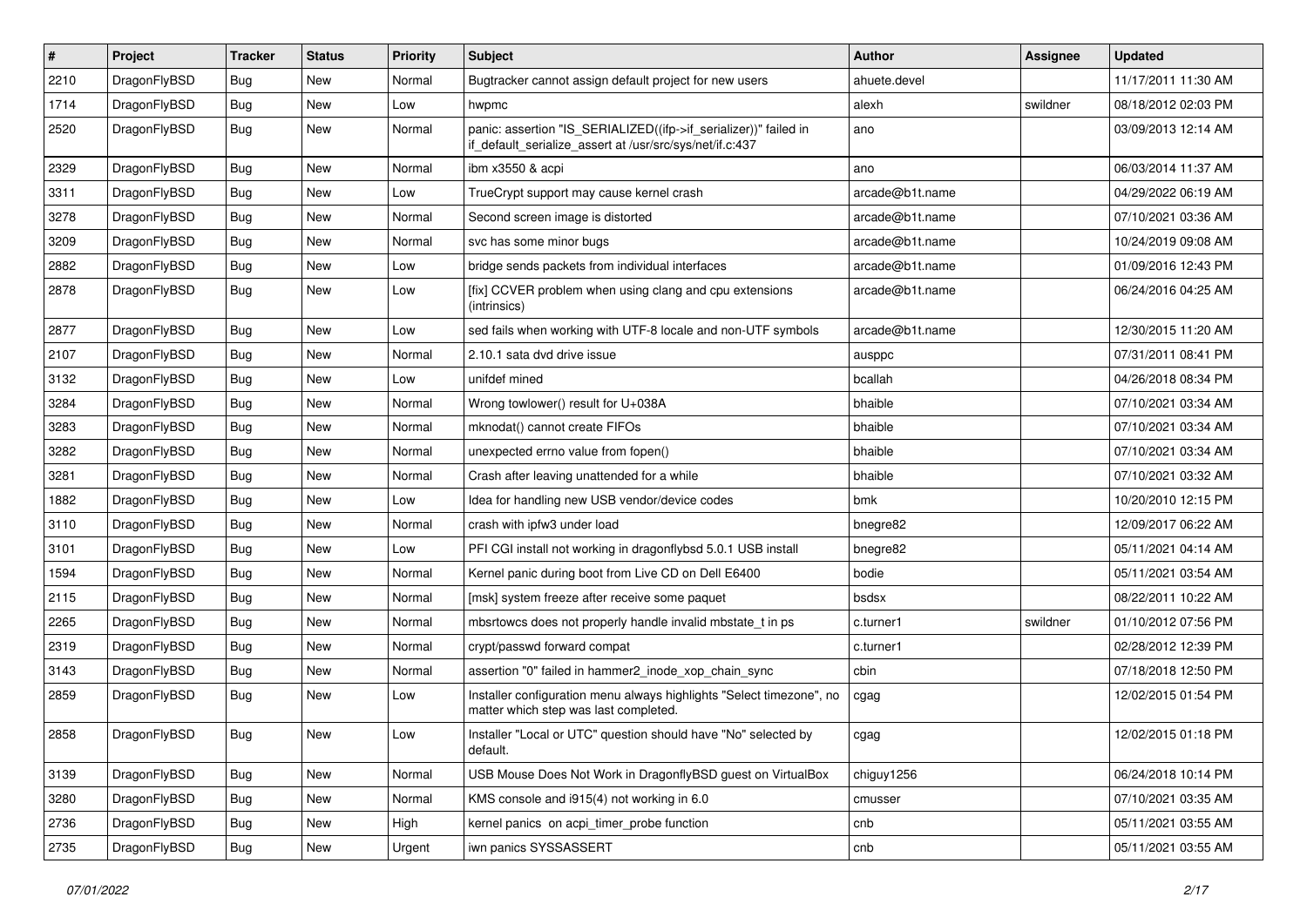| #    | Project      | <b>Tracker</b> | <b>Status</b> | <b>Priority</b> | <b>Subject</b>                                                                                   | Author        | Assignee | <b>Updated</b>      |
|------|--------------|----------------|---------------|-----------------|--------------------------------------------------------------------------------------------------|---------------|----------|---------------------|
| 1556 | DragonFlyBSD | <b>Bug</b>     | <b>New</b>    | Normal          | many processes stuck in "hmrrcm", system unusable                                                | corecode      | tuxillo  | 05/11/2021 03:52 AM |
| 1474 | DragonFlyBSD | <b>Bug</b>     | <b>New</b>    | Normal          | ithread 1 unexpectedly rescheduled                                                               | corecode      | tuxillo  | 05/11/2021 03:52 AM |
| 1442 | DragonFlyBSD | <b>Bug</b>     | New           | Normal          | blocking SIGSEGV and triggering a segment violation produces an<br>all CPU consuming process     | corecode      | tuxillo  | 05/11/2021 03:52 AM |
| 1440 | DragonFlyBSD | Bug            | <b>New</b>    | Normal          | ptrace/gdb doesn't work after process blocks SIGTRAP                                             | corecode      | tuxillo  | 05/11/2021 03:52 AM |
| 1198 | DragonFlyBSD | <b>Bug</b>     | New           | High            | DDB loops panic in db read bytes                                                                 | corecode      | tuxillo  | 05/11/2021 03:51 AM |
| 731  | DragonFlyBSD | Bug            | <b>New</b>    | Normal          | system freeze on "slice too large"                                                               | corecode      | tuxillo  | 06/25/2022 04:01 AM |
| 341  | DragonFlyBSD | <b>Bug</b>     | New           | Normal          | Vinum erroneously repors devices as busy                                                         | corecode      | swildner | 01/21/2012 04:50 AM |
| 1538 | DragonFlyBSD | <b>Bug</b>     | <b>New</b>    | Low             | mountroot should probe file systems                                                              | corecode      | alexh    | 11/24/2010 06:35 PM |
| 2687 | DragonFlyBSD | <b>Bug</b>     | <b>New</b>    | Normal          | natacontrol software RAID in installer                                                           | csmelosky     |          | 06/22/2014 12:03 PM |
| 3243 | DragonFlyBSD | Bug            | <b>New</b>    | Normal          | SMART status not reported properly for SSD disks                                                 | daftaupe      |          | 09/09/2020 11:03 PM |
| 3227 | DragonFlyBSD | Submit         | <b>New</b>    | Normal          | Add HAMMER2 instructions in the installation medium README                                       | daftaupe      |          | 03/26/2020 03:34 PM |
| 2994 | DragonFlyBSD | <b>Bug</b>     | New           | Normal          | Intermittent boot hangs after git: hammer - HAMMER Version 7                                     | davshao       |          | 03/30/2017 02:06 PM |
| 2835 | DragonFlyBSD | Bug            | New           | Normal          | /usr/include/c++/5.0/bits/c++locale.h likes<br>POSIX C_SOURCE>=200809                            | davshao       |          | 11/18/2015 03:40 AM |
| 2688 | DragonFlyBSD | <b>Bug</b>     | New           | Normal          | 67613368bdda7 Fix wrong checks for U4B presence Asrock Z77M<br>difficulty detecting USB keyboard | davshao       |          | 06/28/2014 07:08 PM |
| 2652 | DragonFlyBSD | <b>Bug</b>     | New           | Normal          | 189a0ff3761b47  ix: Implement MSI-X support locks up Lenovo<br>S10 Intel Atom n270               | davshao       |          | 05/14/2014 01:55 AM |
| 3076 | DragonFlyBSD | Bug            | <b>New</b>    | Normal          | sys/dev/netif/ig_hal/e1000_ich8lan.c:1594: sanity checking mixup?                                | dcb           |          | 10/11/2017 01:58 AM |
| 3025 | DragonFlyBSD | Bug            | <b>New</b>    | Normal          | sys/dev/powermng/powernow/powernow.c:284: bad comparison?                                        | dcb           |          | 09/23/2017 07:45 AM |
| 3024 | DragonFlyBSD | <b>Bug</b>     | New           | Low             | sys/dev/netif/wi/if wi.c:1090]: (style) Redundant condition                                      | dcb           |          | 04/11/2017 11:56 AM |
| 3022 | DragonFlyBSD | Bug            | <b>New</b>    | Normal          | sys/dev/netif/ath/ath/if ath.c:2142: strange bitmask?                                            | dcb           |          | 04/11/2017 11:49 AM |
| 3018 | DragonFlyBSD | <b>Bug</b>     | New           | Normal          | sys/bus/u4b/wlan/if run.c:5464]: (style) Redundant condition                                     | dcb           |          | 04/11/2017 11:26 AM |
| 2790 | DragonFlyBSD | Submit         | <b>New</b>    | Low             | filedesc softrefs increment code factoring                                                       | dclink        |          | 02/21/2015 04:00 AM |
| 3154 | DragonFlyBSD | Submit         | <b>New</b>    | Normal          | Update serial handling in bootloader                                                             | ddegroot      | dillon   | 11/06/2018 11:21 PM |
| 3147 | DragonFlyBSD | Submit         | New           | Normal          | Enable headless installation                                                                     | ddegroot      |          | 10/09/2018 01:25 PM |
| 2708 | DragonFlyBSD | Bug            | <b>New</b>    | Normal          | unable to send TCP nor UDP on age(4) interface                                                   | dermiste      |          | 05/11/2021 03:54 AM |
| 1774 | DragonFlyBSD | <b>Bug</b>     | New           | Normal          | New IP header cleanup branch available for testing                                               | dillon        |          | 05/15/2022 10:59 AM |
| 3117 | DragonFlyBSD | <b>Bug</b>     | New           | Normal          | Problem with colours if "intel" video-driver used                                                | dpostolov     |          | 01/07/2018 11:35 PM |
| 3116 | DragonFlyBSD | Bug            | New           | Normal          | da0 detects on very big volume if to _remove_ usb install stick and<br>reboot on Intel NUC5PPYH  | dpostolov     |          | 01/07/2018 09:40 PM |
| 1877 | DragonFlyBSD | Bug            | New           | Normal          | Freeze during 1st hammer cleanup after new install                                               | elekktretterr |          | 05/15/2022 11:43 AM |
| 1634 | DragonFlyBSD | Bug            | New           | Normal          | panic: spin_lock: 0xe4ad1320, indefinitive wait!                                                 | elekktretterr |          | 01/19/2015 03:21 AM |
| 1463 | DragonFlyBSD | Bug            | New           | Normal          | Mountroot before drives are initialized                                                          | elekktretterr |          | 12/07/2010 01:30 PM |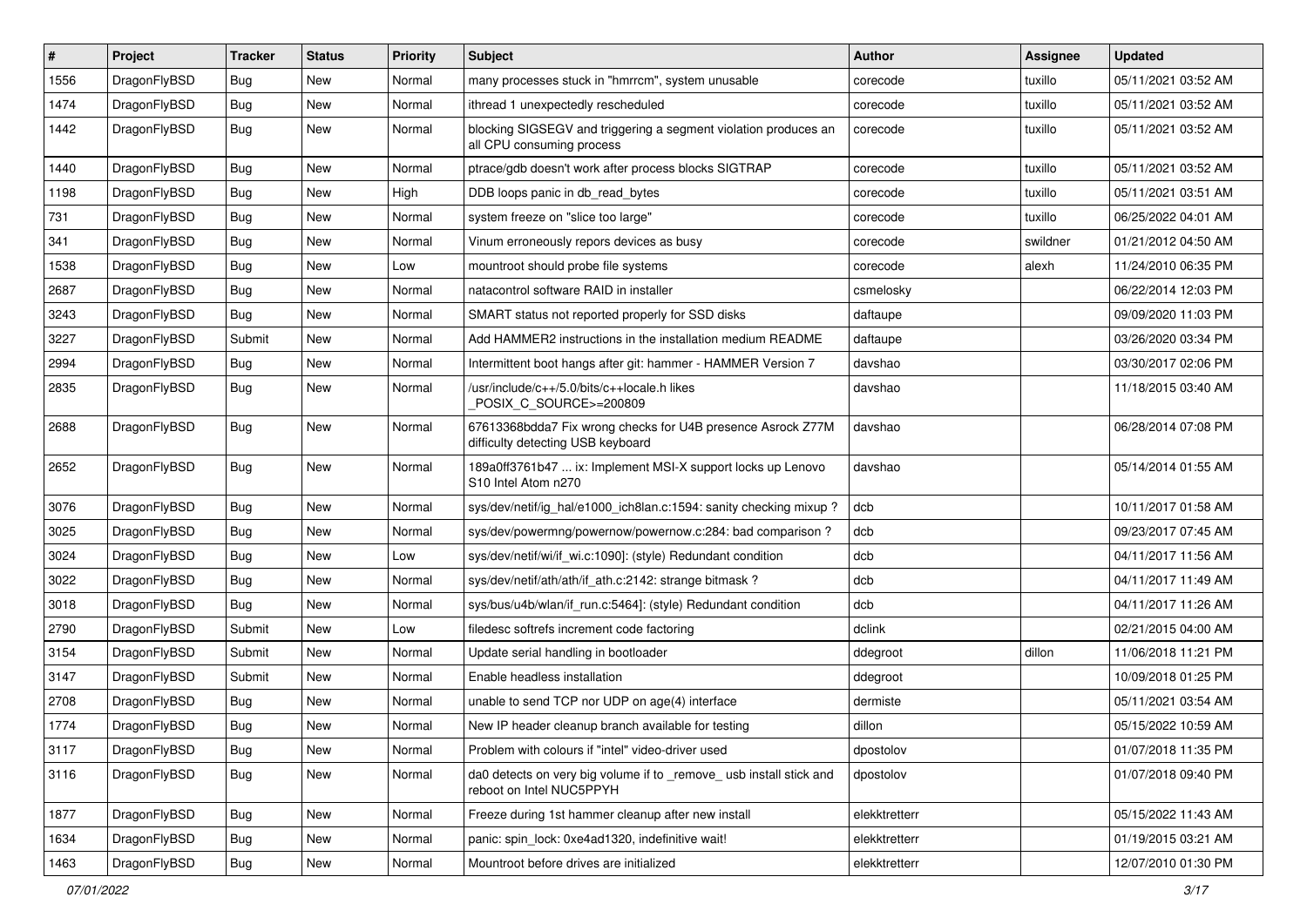| $\sharp$ | Project      | <b>Tracker</b> | <b>Status</b> | <b>Priority</b> | Subject                                                                                                    | Author        | Assignee  | <b>Updated</b>      |
|----------|--------------|----------------|---------------|-----------------|------------------------------------------------------------------------------------------------------------|---------------|-----------|---------------------|
| 1194     | DragonFlyBSD | <b>Bug</b>     | New           | Normal          | SCSI errors while trying to copy photos from my camera                                                     | elekktretterr |           | 01/14/2015 04:39 PM |
| 2254     | DragonFlyBSD | Bug            | New           | Normal          | panic: assertion "ref < &td->td_toks_end" failed in lwkt_gettoken at<br>/usr/src/sys/kern/lwkt_token.c:588 | eocallaghan   |           | 12/05/2011 10:21 PM |
| 2164     | DragonFlyBSD | <b>Bug</b>     | <b>New</b>    | Normal          | panic on reboot from usb.                                                                                  | eocallaghan   |           | 10/27/2011 09:29 AM |
| 2161     | DragonFlyBSD | <b>Bug</b>     | <b>New</b>    | Normal          | Outdated xorg.conf file gets installed into etc and screws up mouse                                        | eocallaghan   |           | 10/27/2011 01:51 PM |
| 2158     | DragonFlyBSD | <b>Bug</b>     | New           | Normal          | iwn panics with assertion on boot.                                                                         | eocallaghan   |           | 10/24/2011 04:13 PM |
| 1947     | DragonFlyBSD | <b>Bug</b>     | New           | Low             | GA-880GM-UD2H (rev. 1.3) AHCI fails to detect disks at the end of<br>the RAID controller                   | eocallaghan   |           | 11/27/2021 08:46 AM |
| 2544     | DragonFlyBSD | <b>Bug</b>     | New           | Normal          | live DVD system boot (menu option 1) caused db> prompt on<br>PE1950                                        | estrabd       |           | 05/11/2021 03:54 AM |
| 3276     | DragonFlyBSD | Submit         | <b>New</b>    | Normal          | Add option controlling whether gpt expand expands the last partition<br>(needs testing)                    | falsifian     |           | 07/10/2021 03:35 AM |
| 2075     | DragonFlyBSD | <b>Bug</b>     | New           | Normal          | pflogd on x86_64                                                                                           | fanch         |           | 05/16/2011 04:04 PM |
| 2657     | DragonFlyBSD | <b>Bug</b>     | New           | High            | Needs acl to migrate our servers                                                                           | ferney        |           | 03/31/2014 11:37 AM |
| 2569     | DragonFlyBSD | <b>Bug</b>     | New           | Normal          | ctime NFS                                                                                                  | ferney        |           | 08/11/2013 04:35 AM |
| 1899     | DragonFlyBSD | <b>Bug</b>     | New           | Normal          | Keyboard doesn't work                                                                                      | fransm        |           | 05/15/2022 03:32 PM |
| 2416     | DragonFlyBSD | <b>Bug</b>     | <b>New</b>    | Normal          | ".' entry can be removed on mounted nfs filesystem                                                         | ftigeot       | tuxillo   | 06/03/2014 04:40 AM |
| 2803     | DragonFlyBSD | <b>Bug</b>     | New           | Normal          | HAMMER: Warning: UNDO area too small!                                                                      | ftigeot       |           | 03/11/2015 03:42 PM |
| 2674     | DragonFlyBSD | <b>Bug</b>     | <b>New</b>    | Normal          | <b>GPT Support</b>                                                                                         | ftigeot       |           | 12/28/2015 02:54 PM |
| 2619     | DragonFlyBSD | <b>Bug</b>     | New           | Normal          | DragonFly 3.6 can't be installed on a 6TB volume                                                           | ftigeot       |           | 02/23/2014 11:55 PM |
| 2535     | DragonFlyBSD | <b>Bug</b>     | <b>New</b>    | Normal          | Imap processes apparentlt blocked on disk I/O                                                              | ftigeot       |           | 04/02/2013 09:31 AM |
| 2403     | DragonFlyBSD | <b>Bug</b>     | <b>New</b>    | Low             | newfs - E doesn't handle /dev/serno device names properly                                                  | ftigeot       |           | 08/17/2012 05:07 AM |
| 2122     | DragonFlyBSD | Submit         | <b>New</b>    | Normal          | [Review] Fixes to the VFS layer                                                                            | ftigeot       |           | 05/31/2022 03:25 PM |
| 2051     | DragonFlyBSD | <b>Bug</b>     | New           | Normal          | No ipv6 lan route entry created on 2.10                                                                    | ftigeot       |           | 04/21/2011 10:37 AM |
| 1923     | DragonFlyBSD | <b>Bug</b>     | New           | Normal          | Abysmal NFS performance with IPv6                                                                          | ftigeot       |           | 12/05/2010 09:34 PM |
| 1826     | DragonFlyBSD | <b>Bug</b>     | <b>New</b>    | Normal          | panic during boot: assertion so->so_port  in tcp_input                                                     | ftigeot       |           | 05/15/2022 11:05 AM |
| 1818     | DragonFlyBSD | <b>Bug</b>     | New           | Normal          | panic: Bad tailq NEXT (kqueue issue ?)                                                                     | ftigeot       |           | 05/15/2022 11:40 AM |
| 2577     | DragonFlyBSD | <b>Bug</b>     | <b>New</b>    | Normal          | virtio-blk iops performance is cpu limited on high end devices                                             | gjs278        | vsrinivas | 08/01/2013 02:28 PM |
| 3165     | DragonFlyBSD | <b>Bug</b>     | New           | Normal          | Looping at boot time                                                                                       | gop           |           | 12/28/2018 01:04 PM |
| 2095     | DragonFlyBSD | <b>Bug</b>     | New           | Low             | Running installer post-install: Unsupported DFUI transport "                                               | greenrd       |           | 06/26/2011 09:20 AM |
| 2094     | DragonFlyBSD | <b>Bug</b>     | <b>New</b>    | Normal          | Segfault when gdb printing backtrace from core dump                                                        | greenrd       |           | 06/25/2011 04:14 PM |
| 1532     | DragonFlyBSD | <b>Bug</b>     | New           | Low             | jemalloc doesn't work on DragonFly                                                                         | hasso         | sjg       | 08/02/2011 01:14 AM |
| 1430     | DragonFlyBSD | <b>Bug</b>     | New           | Normal          | Buggy w(1)?                                                                                                | hasso         | alexh     | 11/24/2010 08:09 AM |
| 1525     | DragonFlyBSD | <b>Bug</b>     | New           | Normal          | boehm-gc problems                                                                                          | hasso         |           | 10/13/2012 07:13 PM |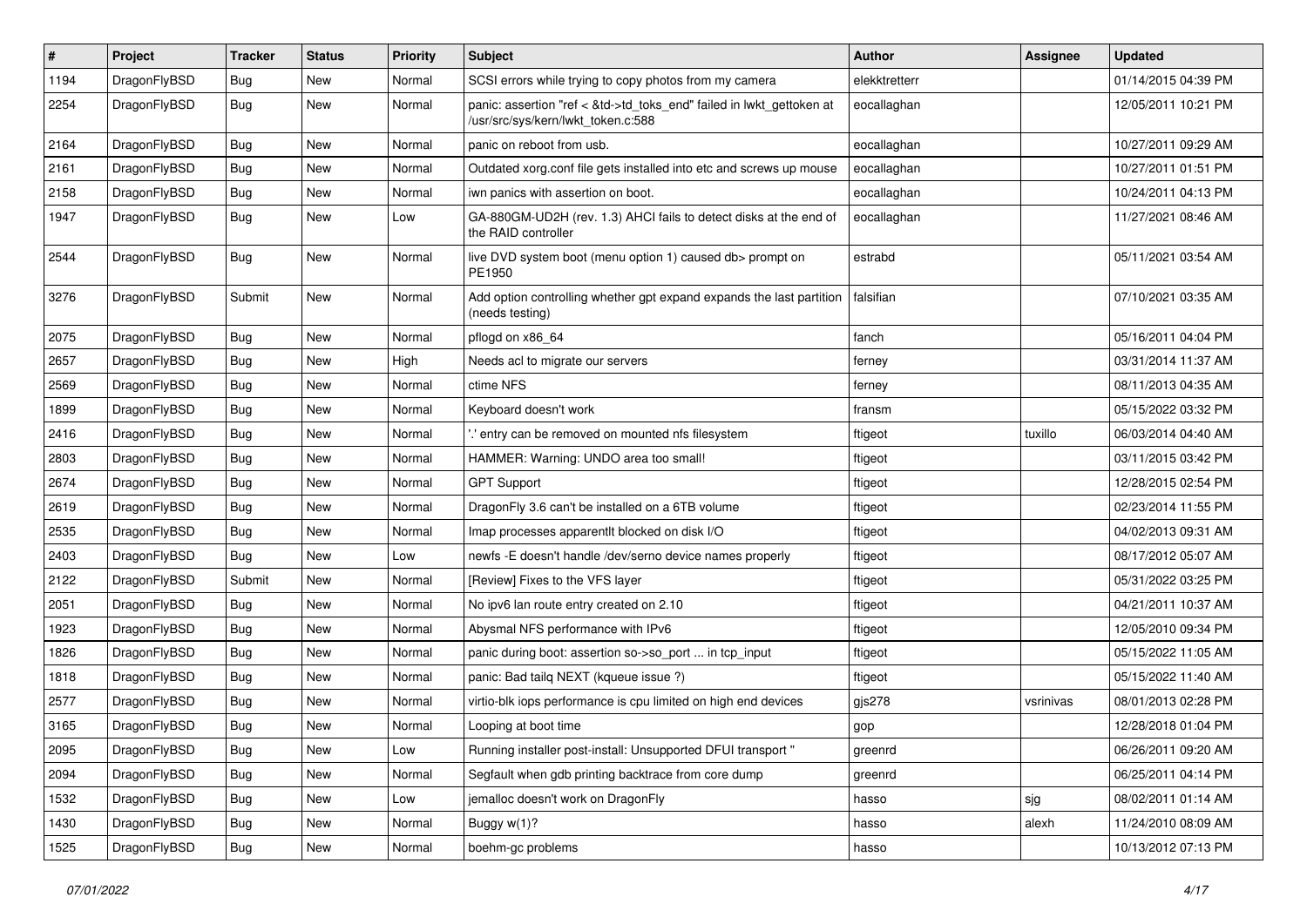| #    | Project      | <b>Tracker</b> | <b>Status</b> | <b>Priority</b> | <b>Subject</b>                                                                                             | <b>Author</b>   | Assignee  | <b>Updated</b>      |
|------|--------------|----------------|---------------|-----------------|------------------------------------------------------------------------------------------------------------|-----------------|-----------|---------------------|
| 1313 | DragonFlyBSD | Bug            | New           | Low             | Signal code in kernel needs major overhaul (signal queues,<br>si_code, si_addr)                            | hasso           |           | 05/11/2021 04:00 AM |
| 2680 | DragonFlyBSD | <b>Bug</b>     | <b>New</b>    | Low             | boot0cfg update makes box unbootable                                                                       | herrgard        |           | 06/10/2014 06:02 AM |
| 2125 | DragonFlyBSD | Bug            | <b>New</b>    | Normal          | Weird garbage in dmesg                                                                                     | herrgard        |           | 08/30/2011 08:04 PM |
| 2045 | DragonFlyBSD | <b>Bug</b>     | <b>New</b>    | Normal          | ral(4): Fatal trap 12: page fault while in kernel mode (two panics)                                        | herrgard        |           | 11/03/2011 05:34 PM |
| 1982 | DragonFlyBSD | <b>Bug</b>     | New           | Low             | There is no linuxulator on x86-64                                                                          | herrgard        |           | 05/31/2022 02:25 PM |
| 3206 | DragonFlyBSD | Submit         | <b>New</b>    | Normal          | update psm/kbd to FreeBSD 12.0 code                                                                        | htse            |           | 10/05/2019 03:49 PM |
| 3201 | DragonFlyBSD | Submit         | New           | Normal          | Fixes make search display                                                                                  | htse            |           | 08/20/2021 04:02 PM |
| 3189 | DragonFlyBSD | Bug            | <b>New</b>    | Normal          | Allow DragonFly Mail Agent to accept an alternate config via<br>command line switch                        | iang            |           | 08/16/2021 12:42 AM |
| 3029 | DragonFlyBSD | Bug            | <b>New</b>    | Normal          | Running DflyBSD 4.8 on FreeBSD bhyve as a guest                                                            | iron            |           | 05/13/2022 04:33 AM |
| 2746 | DragonFlyBSD | Bug            | New           | Normal          | some fraction of xterms started from the xmonad window manager<br>get killed with SIGALRM                  | isenmann        | profmakx  | 12/28/2014 02:51 AM |
| 2604 | DragonFlyBSD | <b>Bug</b>     | New           | Normal          | dell laptop does not boot with LATEST                                                                      | isenmann        |           | 11/20/2013 02:07 AM |
| 2825 | DragonFlyBSD | Bug            | <b>New</b>    | High            | 3x dhclient = hanging system (objcache exhausted)                                                          | jaccovonb       | sepherosa | 05/11/2021 03:55 AM |
| 3134 | DragonFlyBSD | <b>Bug</b>     | New           | Normal          | RFC 3021 (/31 networks) appear to be unsupported                                                           | jailbird        |           | 05/16/2018 11:03 PM |
| 2369 | DragonFlyBSD | Bug            | <b>New</b>    | Normal          | panic: Bad link elm 0xffffffe07edf6068 next->prev != elm                                                   | jaydg           |           | 08/15/2012 03:04 AM |
| 2308 | DragonFlyBSD | <b>Bug</b>     | <b>New</b>    | Normal          | System freeze when unloading snd_hda                                                                       | jaydg           |           | 02/19/2012 07:15 AM |
| 2890 | DragonFlyBSD | Bug            | <b>New</b>    | Normal          | not able to boot usb installer on Toshiba Chromebook 2                                                     | johnnywhishbone |           | 02/22/2016 03:42 AM |
| 2712 | DragonFlyBSD | Bug            | <b>New</b>    | Normal          | connect(2) returns EINVAL when retrying after ECONNREFUSED                                                 | jorisgio        |           | 08/14/2014 05:31 PM |
| 2568 | DragonFlyBSD | <b>Bug</b>     | New           | Normal          | <b>AHCI</b> panic                                                                                          | josepht         |           | 06/07/2013 05:52 PM |
| 2245 | DragonFlyBSD | Bug            | New           | Normal          | panic: assertion "ref < &td->td_toks_end" failed in lwkt_gettoken at<br>/usr/src/sys/kern/lwkt_token.c:588 | juanfra684      |           | 11/22/2011 07:41 PM |
| 2153 | DragonFlyBSD | <b>Bug</b>     | New           | Normal          | Too many unuseful warnings at boot                                                                         | juanfra684      |           | 10/18/2011 10:16 PM |
| 3228 | DragonFlyBSD | Bug            | <b>New</b>    | Low             | pfi kif unref: state refcount $\leq$ 0 in dmesg                                                            | justin          |           | 03/05/2021 06:39 AM |
| 2444 | DragonFlyBSD | Bug            | <b>New</b>    | Normal          | Crash during Hammer overnight cleanup                                                                      | justin          |           | 11/04/2012 07:58 AM |
| 2645 | DragonFlyBSD | <b>Bug</b>     | <b>New</b>    | Normal          | panic with dsched fq and ioprio                                                                            | jyoung15        |           | 02/20/2014 07:29 AM |
| 2529 | DragonFlyBSD | Bug            | New           | Low             | Sundance network adapter is not detected and attached                                                      | kworr           |           | 03/25/2013 02:29 AM |
| 2421 | DragonFlyBSD | <b>Bug</b>     | New           | High            | Kernel panic: vm fault: page 0xc0f70000 not busy!                                                          | lentferj        |           | 10/03/2012 08:16 AM |
| 1939 | DragonFlyBSD | <b>Bug</b>     | New           | Normal          | Panic on nightly build and stress test box                                                                 | lentferj        |           | 12/18/2010 08:41 AM |
| 1916 | DragonFlyBSD | <b>Bug</b>     | New           | Normal          | Constant crashes on x86_64 with UFS                                                                        | lentferj        |           | 11/21/2010 07:40 PM |
| 2892 | DragonFlyBSD | <b>Bug</b>     | New           | Normal          | swap pager:indefinite wait bufferf error                                                                   | <b>Ihmwzy</b>   |           | 02/21/2016 10:32 PM |
| 2917 | DragonFlyBSD | <b>Bug</b>     | New           | Normal          | da8: reading primary partition table: error accessing offset<br>000000000000 for 512                       | liweitianux     |           | 05/11/2021 08:43 PM |
| 2565 | DragonFlyBSD | <b>Bug</b>     | New           | Normal          | "ifconfig ix0 up" panic                                                                                    | Itpig402a       |           | 06/03/2013 05:46 AM |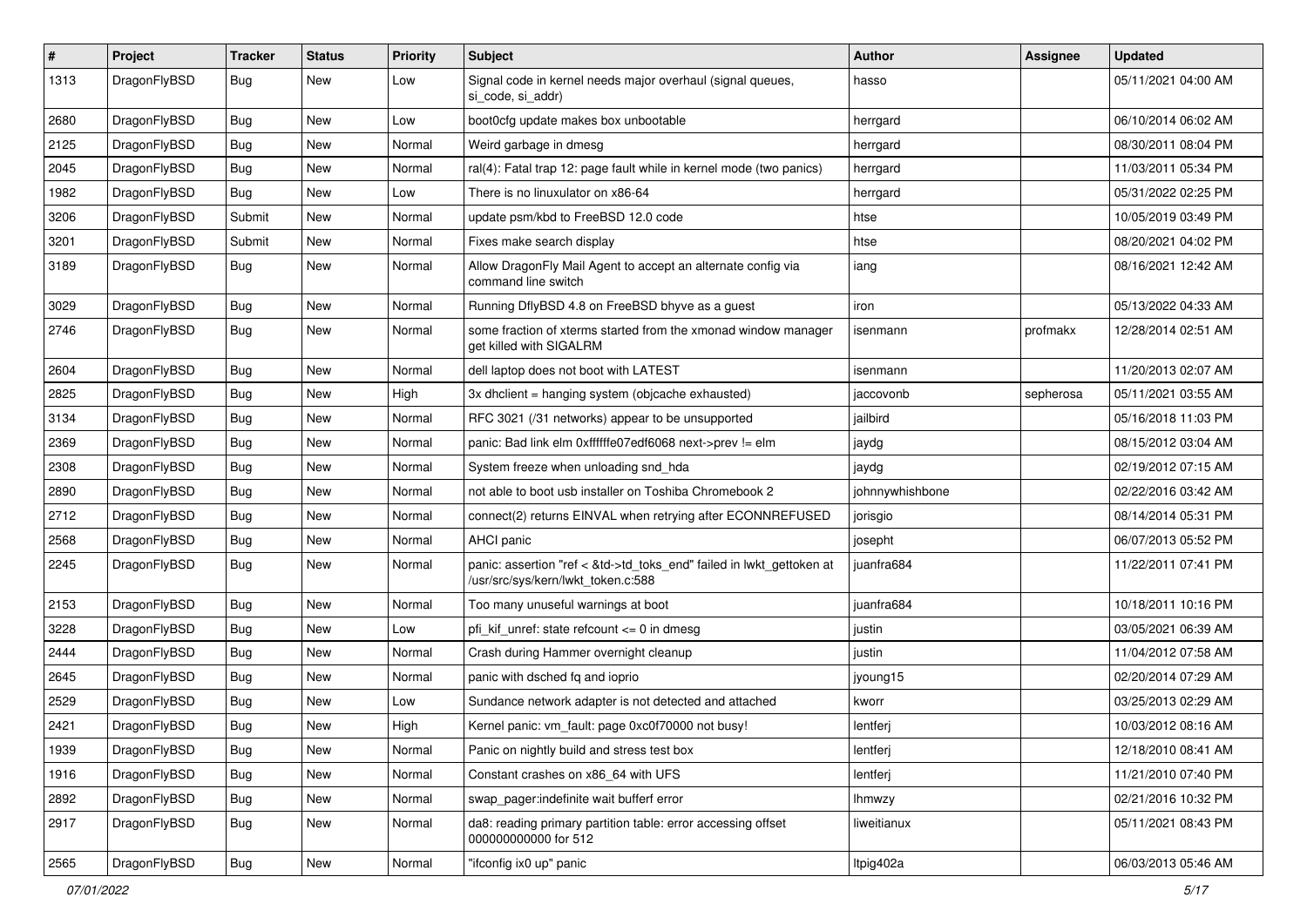| $\pmb{\#}$ | Project      | <b>Tracker</b> | <b>Status</b> | <b>Priority</b> | Subject                                                                                                 | <b>Author</b>          | Assignee  | <b>Updated</b>      |
|------------|--------------|----------------|---------------|-----------------|---------------------------------------------------------------------------------------------------------|------------------------|-----------|---------------------|
| 2434       | DragonFlyBSD | Bug            | <b>New</b>    | Normal          | BTX Halted - Boot fails on USB/GUI                                                                      | lucmv                  |           | 10/17/2012 08:12 PM |
| 2808       | DragonFlyBSD | Bug            | <b>New</b>    | Normal          | X freeze by switching between X and VT - results in black screen                                        | lukesky333             |           | 05/11/2021 03:55 AM |
| 2531       | DragonFlyBSD | Bug            | <b>New</b>    | Normal          | camcontrol fails to disable APM                                                                         | m.lombardi85           |           | 03/23/2013 12:28 PM |
| 2370       | DragonFlyBSD | Bug            | <b>New</b>    | Normal          | panic: ffs_valloc: dup alloc                                                                            | marino                 | vsrinivas | 02/01/2013 09:28 AM |
| 2167       | DragonFlyBSD | Bug            | <b>New</b>    | Normal          | shutdown/reboot fails after uptime msg                                                                  | marino                 |           | 11/28/2011 03:01 AM |
| 2092       | DragonFlyBSD | Bug            | New           | Normal          | Panic: Bad link elm 0x next->prev != elm                                                                | masterblaster          | dillon    | 12/04/2011 12:49 PM |
| 3035       | DragonFlyBSD | Bug            | <b>New</b>    | Normal          | panic: assertion "cpu >= 0 && cpu < ncpus" failed in netisr_cpuport<br>at /usr/src/sys/net/netisr2.h:87 | masu                   |           | 05/11/2017 01:24 AM |
| 2809       | DragonFlyBSD | Bug            | <b>New</b>    | Normal          | hammer mirror-stream                                                                                    | masu                   |           | 04/10/2015 12:33 AM |
| 2067       | DragonFlyBSD | Bug            | <b>New</b>    | Normal          | sound/pcm: "play interrupt timeout, channel dead"                                                       | matthiasr              |           | 05/11/2021 03:55 AM |
| 2598       | DragonFlyBSD | Bug            | <b>New</b>    | Normal          | i386 via USB Booting                                                                                    | mbzadegan              |           | 10/21/2013 02:28 AM |
| 1293       | DragonFlyBSD | Bug            | <b>New</b>    | Normal          | 2.2.1-REL Installer Request                                                                             | mk                     | tuxillo   | 05/11/2021 04:00 AM |
| 3235       | DragonFlyBSD | Bug            | <b>New</b>    | Normal          | Kernel panic in devfs vnops.c                                                                           | mneumann               |           | 04/28/2020 07:00 AM |
| 3222       | DragonFlyBSD | Bug            | <b>New</b>    | Normal          | gcc - undefined reference to '__atomic_load' (missing libatomic?)                                       | mneumann               |           | 02/08/2020 02:45 AM |
| 2972       | DragonFlyBSD | Bug            | <b>New</b>    | Normal          | ipfw3 "deny to me" does not work correctly                                                              | mneumann               |           | 12/27/2016 12:11 PM |
| 2881       | DragonFlyBSD | Bug            | New           | Normal          | Pulseaudio hangs/resets system when starting X11                                                        | mneumann               |           | 01/09/2016 03:08 AM |
| 2788       | DragonFlyBSD | Bug            | New           | Normal          | ioctl GSLICEINFO: Not working for vnode slice                                                           | mneumann               |           | 02/12/2015 07:49 AM |
| 3218       | DragonFlyBSD | Bug            | <b>New</b>    | Normal          | Kernel panics are not sent to comconsole when booted over EFI                                           | mqudsi                 |           | 12/02/2019 08:52 PM |
| 679        | DragonFlyBSD | Bug            | <b>New</b>    | Low             | Netgraph backward compatibility for old *LEN constants                                                  | nant                   | nant      | 02/18/2014 05:45 AM |
| 2104       | DragonFlyBSD | Bug            | <b>New</b>    | Normal          | network configuration seg. fault on install CD                                                          | navratil               |           | 07/26/2011 07:55 AM |
| 2098       | DragonFlyBSD | Submit         | New           | Normal          | [PATCH] correct ath man page example<br>(/usr/src/share/man/man4/ath.4)                                 | nobody                 |           | 11/15/2011 12:27 AM |
| 3215       | DragonFlyBSD | Bug            | <b>New</b>    | Normal          | Hang in tcdrain(3) after write(3)                                                                       | noloader               |           | 11/25/2019 03:08 PM |
| 2622       | DragonFlyBSD | Bug            | <b>New</b>    | Normal          | VAIO FIT15E fn keys support                                                                             | nonsolosoft            |           | 12/31/2013 01:31 AM |
| 2621       | DragonFlyBSD | Bug            | New           | Normal          | core dump using cdrom                                                                                   | nonsolosoft            |           | 12/27/2013 12:43 AM |
| 2412       | DragonFlyBSD | Bug            | <b>New</b>    | Normal          | wlan0 fails to get address via dhclient                                                                 | nonsolosoft            |           | 08/30/2012 05:55 AM |
| 2182       | DragonFlyBSD | Bug            | New           | Normal          | if_msk PHY FIFO underrun/overflow                                                                       | nonsolosoft            |           | 09/03/2012 06:39 AM |
| 1193       | DragonFlyBSD | Bug            | <b>New</b>    | Normal          | kernel doesn't recognize cdrom drive                                                                    | nonsolosoft            |           | 01/25/2014 09:11 PM |
| 3052       | DragonFlyBSD | <b>Bug</b>     | <b>New</b>    | Normal          | panic DragonFly v4.8.1-RELEASE by mounting a malformed NTFS<br>image [64.000]                           | open.source@ribose.com |           | 08/14/2017 03:22 AM |
| 3051       | DragonFlyBSD | <b>Bug</b>     | New           | Normal          | panic DragonFly v4.8.1-RELEASE by mounting a malformed NTFS<br>image [12.000]                           | open.source@ribose.com |           | 08/14/2017 03:20 AM |
| 3049       | DragonFlyBSD | <b>Bug</b>     | New           | Normal          | panic DragonFly v4.8.1-RELEASE by mounting a malformed<br>msdosfs image [12.128]                        | open.source@ribose.com |           | 08/14/2017 02:53 AM |
| 2802       | DragonFlyBSD | Bug            | New           | Normal          | USB Wifi urtwn0 crash from cd boot                                                                      | opvalues               |           | 03/10/2015 01:07 AM |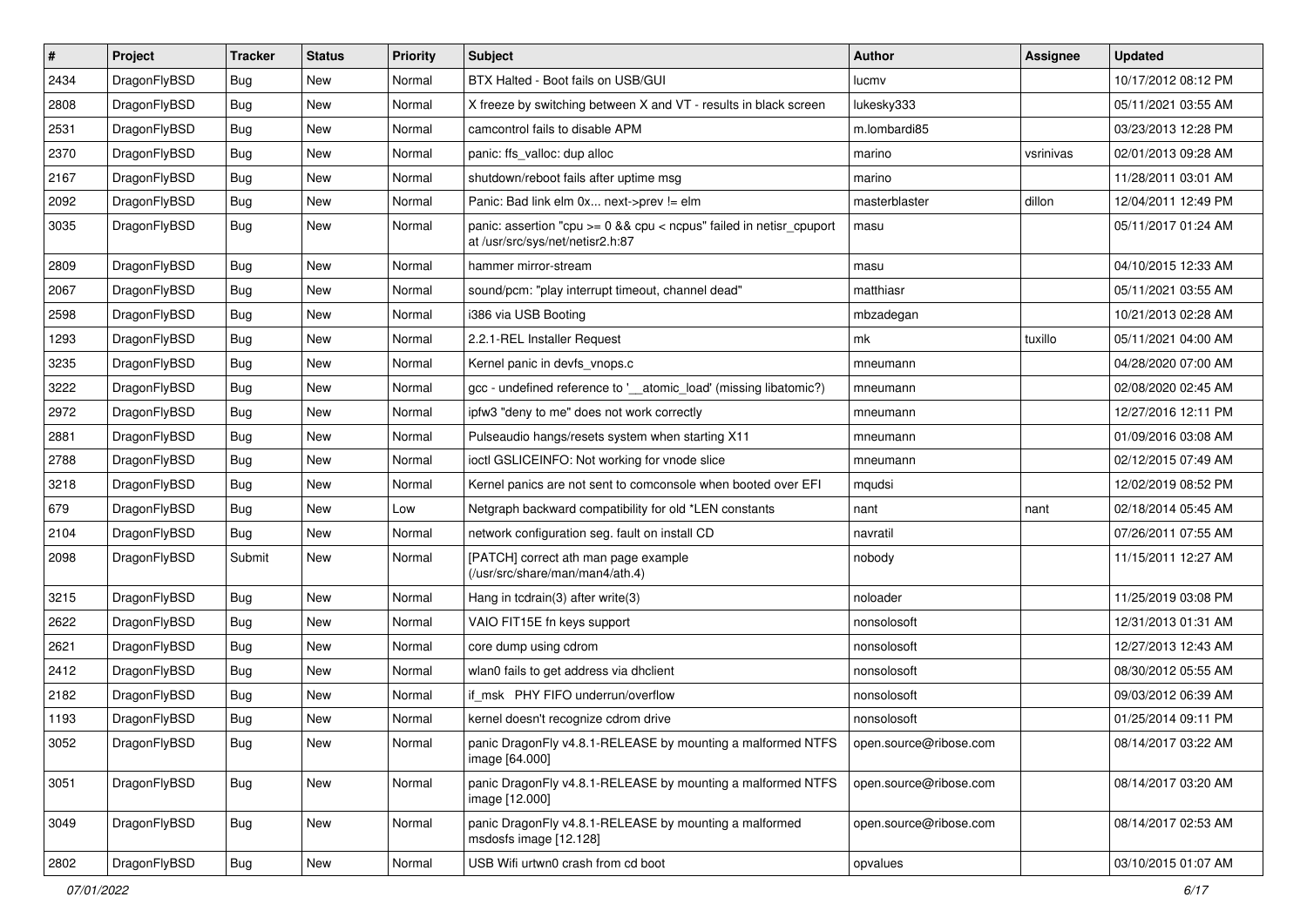| $\sharp$ | Project      | <b>Tracker</b> | <b>Status</b> | <b>Priority</b> | Subject                                                                                                        | Author   | Assignee | <b>Updated</b>      |
|----------|--------------|----------------|---------------|-----------------|----------------------------------------------------------------------------------------------------------------|----------|----------|---------------------|
| 2799     | DragonFlyBSD | <b>Bug</b>     | New           | Normal          | Fatal trap 12 caused by moused(8) -p /dev/cual0                                                                | opvalues |          | 03/04/2015 11:01 PM |
| 3107     | DragonFlyBSD | <b>Bug</b>     | New           | Low             | ACPI interrupt storm when loading i915 on Lenovo T460                                                          | oyvinht  |          | 07/15/2020 07:01 AM |
| 2874     | DragonFlyBSD | <b>Bug</b>     | New           | Normal          | make world DESTDIR=/emptydir fails                                                                             | pascii   |          | 12/25/2015 07:04 AM |
| 2117     | DragonFlyBSD | <b>Bug</b>     | New           | High            | ACPI and/or bce(4) problem with 2.11.0.673.g0d557 on HP DL380<br>G <sub>6</sub>                                | pauska   |          | 08/22/2011 10:15 AM |
| 1769     | DragonFlyBSD | <b>Bug</b>     | New           | Normal          | panic: assertion: _tp->tt_msg->tt_cpuid == mycpuid in<br>tcp_callout_active                                    | pavalos  | sjg      | 05/15/2022 11:07 AM |
| 1969     | DragonFlyBSD | <b>Bug</b>     | New           | Normal          | pf-related network problem                                                                                     | pavalos  | lentferj | 02/01/2011 06:57 PM |
| 1946     | DragonFlyBSD | <b>Bug</b>     | New           | Normal          | ieee80211 panic                                                                                                | pavalos  | josepht  | 01/27/2011 06:00 PM |
| 2898     | DragonFlyBSD | <b>Bug</b>     | <b>New</b>    | Normal          | <b>HAMMER</b> panic                                                                                            | pavalos  |          | 11/03/2018 07:05 AM |
| 2526     | DragonFlyBSD | <b>Bug</b>     | New           | Normal          | hammer cleanup doesn't run on first day of DST                                                                 | pavalos  |          | 10/18/2016 05:28 PM |
| 2248     | DragonFlyBSD | <b>Bug</b>     | <b>New</b>    | Normal          | sysctl panic                                                                                                   | pavalos  |          | 11/23/2011 06:23 PM |
| 2199     | DragonFlyBSD | <b>Bug</b>     | New           | Normal          | screen segfaults if utmpx isn't present                                                                        | pavalos  |          | 11/15/2011 10:52 PM |
| 2099     | DragonFlyBSD | <b>Bug</b>     | <b>New</b>    | Normal          | page fault panic in vm system                                                                                  | pavalos  |          | 07/10/2011 08:51 AM |
| 2048     | DragonFlyBSD | Bug            | New           | Normal          | panic: ffs_sync: rofs mod                                                                                      | pavalos  |          | 04/12/2011 05:45 AM |
| 2008     | DragonFlyBSD | <b>Bug</b>     | <b>New</b>    | Normal          | lwkt_setcpu_remote: td->td_flags 00800621 console flood                                                        | pavalos  |          | 03/06/2011 09:37 PM |
| 1949     | DragonFlyBSD | <b>Bug</b>     | <b>New</b>    | Normal          | iwn panic                                                                                                      | pavalos  |          | 01/30/2011 03:21 AM |
| 599      | DragonFlyBSD | <b>Bug</b>     | New           | Urgent          | 1.9.0 reproducable panic                                                                                       | pavalos  |          | 12/22/2010 01:08 AM |
| 3226     | DragonFlyBSD | <b>Bug</b>     | <b>New</b>    | Normal          | Xorg freezes in vm: thread stuck in "objtrm1"                                                                  | peeter   |          | 04/08/2020 02:10 AM |
| 2970     | DragonFlyBSD | <b>Bug</b>     | New           | Normal          | kernel 4.7: "Is -l" causes panic on UDF filesystem: "bgetvp -<br>overlapping buffer"                           | peeter   |          | 12/21/2016 02:46 AM |
| 1943     | DragonFlyBSD | <b>Bug</b>     | New           | Normal          | hammer assertion panic                                                                                         | peter    |          | 12/27/2010 12:45 AM |
| 1990     | DragonFlyBSD | Bug            | New           | Normal          | /mnt too large to mount                                                                                        | peur.neu |          | 02/16/2011 11:24 PM |
| 1951     | DragonFlyBSD | <b>Bug</b>     | New           | Normal          | dma timeouts at phyaddr on a good hdd                                                                          | peur.neu |          | 01/04/2011 07:12 AM |
| 3247     | DragonFlyBSD | Bug            | <b>New</b>    | Normal          | Kernel panic doing nothing much                                                                                | phma     |          | 09/12/2020 11:40 PM |
| 2816     | DragonFlyBSD | <b>Bug</b>     | New           | Normal          | A multitasking process being debugged can get stuck                                                            | phma     |          | 05/19/2015 03:57 AM |
| 2611     | DragonFlyBSD | Bug            | <b>New</b>    | Normal          | Change in IP address results in network not working                                                            | phma     |          | 12/05/2013 07:55 PM |
| 2557     | DragonFlyBSD | Bug            | New           | Normal          | stock 3.4.1 kernel halts during booting if dm and dm_target_crypt<br>are loaded and RAID controller is present | phma     |          | 05/12/2013 10:38 PM |
| 2552     | DragonFlyBSD | <b>Bug</b>     | New           | Low             | hammer recovery should indicate progress                                                                       | phma     |          | 05/03/2013 12:13 AM |
| 2547     | DragonFlyBSD | <b>Bug</b>     | <b>New</b>    | High            | crashed while doing a dry run of pkg_rolling-replace                                                           | phma     |          | 04/18/2013 10:40 PM |
| 2389     | DragonFlyBSD | <b>Bug</b>     | New           | Normal          | computer crashed while listing processes                                                                       | phma     |          | 06/18/2012 02:49 PM |
| 2387     | DragonFlyBSD | <b>Bug</b>     | New           | Normal          | hammer ignores -t during dedup                                                                                 | phma     |          | 06/17/2012 12:30 PM |
| 2331     | DragonFlyBSD | <b>Bug</b>     | New           | Normal          | reading mouse mode from unopen file descriptor hangs mouse<br>driver                                           | phma     |          | 03/14/2012 09:43 AM |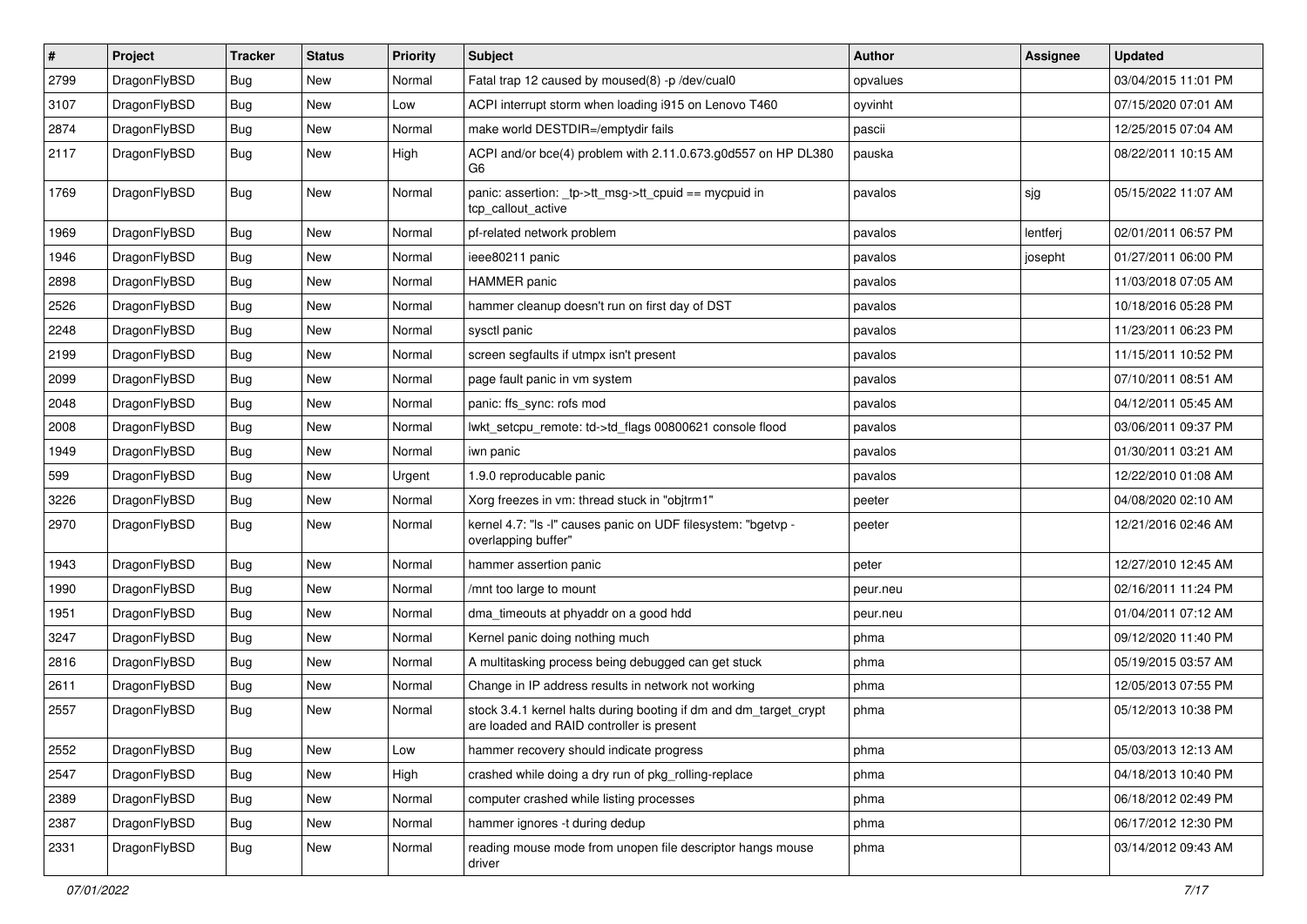| $\vert$ # | <b>Project</b> | <b>Tracker</b> | <b>Status</b> | <b>Priority</b> | <b>Subject</b>                                                                                                                                                                                    | <b>Author</b> | Assignee | <b>Updated</b>      |
|-----------|----------------|----------------|---------------|-----------------|---------------------------------------------------------------------------------------------------------------------------------------------------------------------------------------------------|---------------|----------|---------------------|
| 2311      | DragonFlyBSD   | <b>Bug</b>     | <b>New</b>    | Normal          | Xorg crash having something to do with drm                                                                                                                                                        | phma          |          | 02/22/2012 09:59 AM |
| 2306      | DragonFlyBSD   | <b>Bug</b>     | <b>New</b>    | Normal          | a crash starts the kernel debugger in text mode, but just reboots in X                                                                                                                            | phma          |          | 02/11/2012 08:02 PM |
| 1559      | DragonFlyBSD   | Bug            | <b>New</b>    | Normal          | kernel trap                                                                                                                                                                                       | phma          |          | 11/27/2021 08:43 AM |
| 3302      | DragonFlyBSD   | <b>Bug</b>     | <b>New</b>    | Normal          | Will not boot on System76 Lemur Pro (lemp10)                                                                                                                                                      | piecuch       |          | 11/03/2021 10:21 AM |
| 3298      | DragonFlyBSD   | <b>Bug</b>     | <b>New</b>    | Normal          | Running "w" and having logged in via XDM through VNC, "w" prints<br>an extra error message                                                                                                        | piecuch       |          | 10/25/2021 09:16 AM |
| 3239      | DragonFlyBSD   | <b>Bug</b>     | New           | Normal          | unable to SIGKILL glitched emacs                                                                                                                                                                  | piecuch       |          | 05/26/2020 03:30 AM |
| 3238      | DragonFlyBSD   | <b>Bug</b>     | <b>New</b>    | Normal          | race conditions when printing from vkernel console                                                                                                                                                | piecuch       |          | 05/19/2020 02:50 PM |
| 2496      | DragonFlyBSD   | <b>Bug</b>     | <b>New</b>    | Normal          | NTFS malloc limit exceeded                                                                                                                                                                        | plasmob       | tuxillo  | 02/19/2013 08:47 AM |
| 3245      | DragonFlyBSD   | <b>Bug</b>     | <b>New</b>    | Normal          | panic: free: guard1x fail, i915 load from loader.conf                                                                                                                                             | polachok      |          | 08/21/2020 10:36 AM |
| 1876      | DragonFlyBSD   | Bug            | <b>New</b>    | Normal          | devfs in jail + logging out from console(ttyv1+) -> panic                                                                                                                                         | qhwt.dfly     | tuxillo  | 05/31/2022 03:24 PM |
| 1942      | DragonFlyBSD   | <b>Bug</b>     | <b>New</b>    | Normal          | locking against myself in getcacheblk()?                                                                                                                                                          | qhwt.dfly     |          | 05/31/2022 02:15 PM |
| 1917      | DragonFlyBSD   | <b>Bug</b>     | <b>New</b>    | Normal          | panic: assertion: (RB_EMPTY(&ip->rec_tree) && (ip->flags &<br>HAMMER_INODE_XDIRTY) == 0)    (!RB_EMPTY(&ip->rec_tree)<br>&& (ip->flags & HAMMER_INODE_XDIRTY) != 0) in<br>hammer flush inode done | qhwt.dfly     |          | 11/24/2010 03:23 AM |
| 2371      | DragonFlyBSD   | <b>Bug</b>     | <b>New</b>    | Normal          | Timezone problem with America/Sao_Paulo                                                                                                                                                           | raitech       |          | 05/17/2012 01:42 PM |
| 3313      | DragonFlyBSD   | <b>Bug</b>     | New           | Normal          | Can't boot from my live USB at all. The kernel loading process<br>hangs.                                                                                                                          | rempas        |          | 06/03/2022 12:16 AM |
| 2822      | DragonFlyBSD   | <b>Bug</b>     | <b>New</b>    | Normal          | USB 3.0 stick throws "reading primary partition table: error<br>accessing offset 000[] for 152" error, while the stick works on any<br>other OS I tested                                          | revuwa        | profmakx | 06/29/2015 05:56 AM |
| 2675      | DragonFlyBSD   | <b>Bug</b>     | <b>New</b>    | Low             | Ultimate N WiFi Link 5300 get iwn_intr: fatal firmware error on 5GHz                                                                                                                              | revuwa        |          | 05/11/2021 04:07 AM |
| 1836      | DragonFlyBSD   | Bug            | <b>New</b>    | Normal          | Incorrect TCP checksum show up in tcpdump                                                                                                                                                         | robgar1       |          | 05/15/2022 11:22 AM |
| 2430      | DragonFlyBSD   | <b>Bug</b>     | <b>New</b>    | Normal          | Alternate Password Hash method                                                                                                                                                                    | robin.carey1  |          | 10/07/2012 06:28 AM |
| 2138      | DragonFlyBSD   | <b>Bug</b>     | <b>New</b>    | Normal          | > 100% CPU usage                                                                                                                                                                                  | robin.carey1  |          | 09/26/2011 12:20 PM |
| 600       | DragonFlyBSD   | Bug            | <b>New</b>    | Low             | /sys/libkern/karc4random                                                                                                                                                                          | robin carey5  | profmakx | 01/19/2015 03:07 AM |
| 2626      | DragonFlyBSD   | <b>Bug</b>     | <b>New</b>    | Normal          | iwn driver drops with error: "firmware error 'iwn_intr: fatal firmware<br>error"                                                                                                                  | rodyaj        |          | 01/09/2014 05:50 AM |
| 2738      | DragonFlyBSD   | Bug            | <b>New</b>    | Normal          | Hammer: Strange behavior when trying to recover old version of<br>moved file                                                                                                                      | roland        |          | 11/20/2014 08:02 AM |
| 3141      | DragonFlyBSD   | <b>Bug</b>     | <b>New</b>    | Normal          | dhclient blocks boot process                                                                                                                                                                      | rowo          |          | 12/16/2018 11:01 AM |
| 2887      | DragonFlyBSD   | <b>Bug</b>     | <b>New</b>    | Low             | Missing extattr namespace to string and<br>extattr_string_to_namespace functions                                                                                                                  | rubenk        |          | 02/06/2016 05:09 AM |
| 2423      | DragonFlyBSD   | <b>Bug</b>     | New           | Urgent          | After multiple panics/locks, hitting KKASSERT in<br>hammer init cursor                                                                                                                            | rumcic        |          | 09/18/2012 02:28 AM |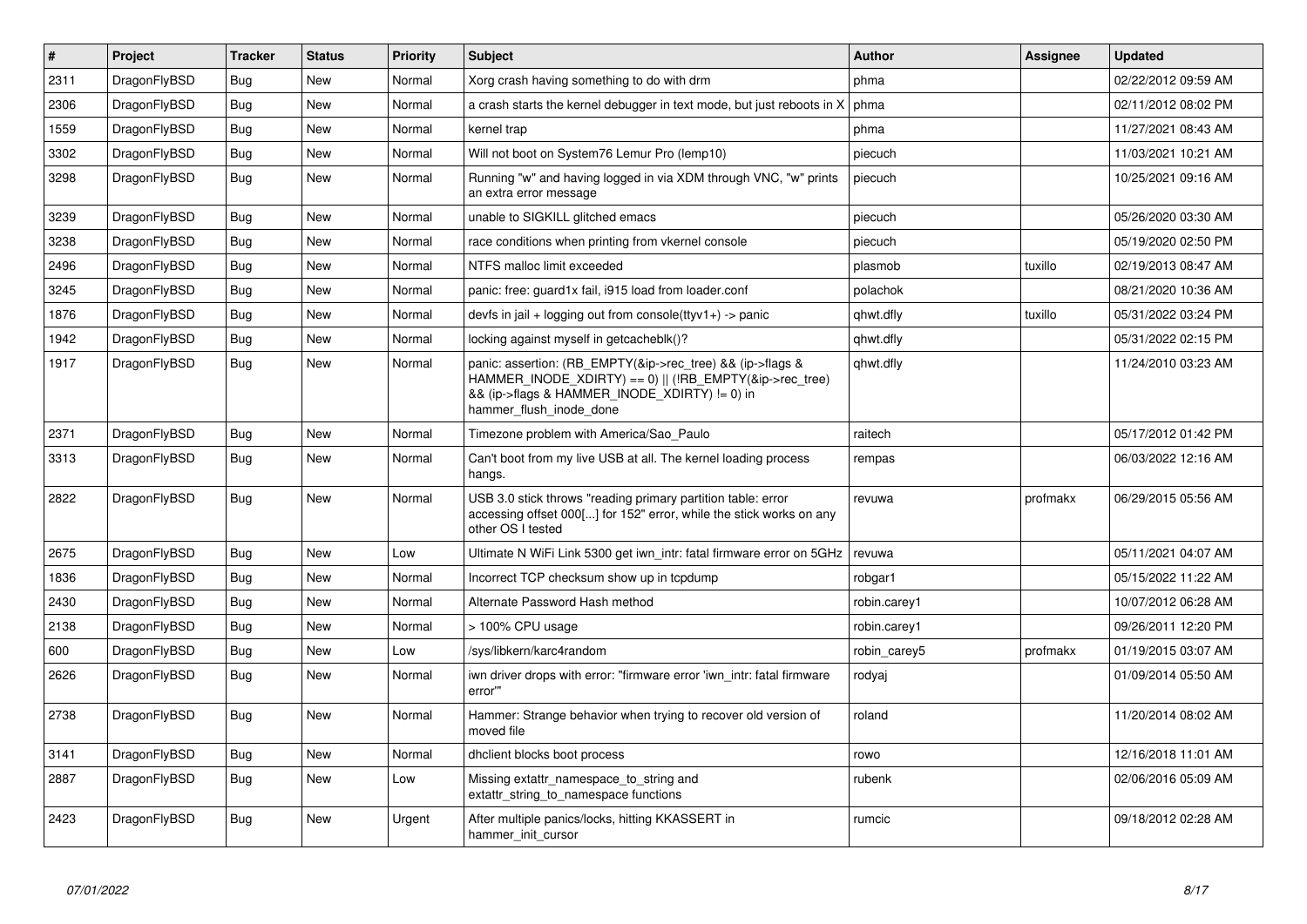| $\sharp$ | Project      | <b>Tracker</b> | <b>Status</b> | <b>Priority</b> | Subject                                                                              | <b>Author</b> | <b>Assignee</b> | <b>Updated</b>      |
|----------|--------------|----------------|---------------|-----------------|--------------------------------------------------------------------------------------|---------------|-----------------|---------------------|
| 2080     | DragonFlyBSD | Bug            | New           | Normal          | panic: lockmgr thrd_sleep: called from interrupt, ipi, or hard code<br>section       | rumcic        |                 | 05/30/2011 05:06 PM |
| 2072     | DragonFlyBSD | Bug            | <b>New</b>    | Normal          | Fatal trap 12: stopped at lwkt send ipig3                                            | rumcic        |                 | 05/17/2011 04:12 AM |
| 1975     | DragonFlyBSD | <b>Bug</b>     | New           | Normal          | Applications seg fault in select() and poll()                                        | rumcic        |                 | 05/31/2022 02:58 PM |
| 1874     | DragonFlyBSD | Bug            | <b>New</b>    | Normal          | mpd listening on all IPs, accepting only on one                                      | rumcic        |                 | 05/08/2011 01:01 PM |
| 1873     | DragonFlyBSD | <b>Bug</b>     | <b>New</b>    | Normal          | Panic upon usb mouse detach and reattaching                                          | rumcic        |                 | 02/01/2011 09:53 AM |
| 1192     | DragonFlyBSD | Submit         | <b>New</b>    | Normal          | KKASSERTs in sys/kern/uipc_{msg,socket}.c are too strict                             | rumcic        |                 | 05/11/2021 04:07 AM |
| 2316     | DragonFlyBSD | Bug            | New           | Normal          | Ungraceful invalid password handling for adding a new user in the<br>installer       | rune          |                 | 04/27/2012 11:23 PM |
| 3047     | DragonFlyBSD | Bug            | <b>New</b>    | Normal          | HAMMER critical write error                                                          | samuel        |                 | 06/19/2019 09:50 AM |
| 2123     | DragonFlyBSD | <b>Bug</b>     | New           | Normal          | hammer is losing files                                                               | schmir        |                 | 08/30/2011 07:56 PM |
| 2042     | DragonFlyBSD | <b>Bug</b>     | New           | Normal          | kernel panic, when run boot0cfg                                                      | sepherosa     |                 | 05/31/2022 03:01 PM |
| 1944     | DragonFlyBSD | Bug            | New           | Normal          | panic: backing_object 0xdea7b258 was somehow re-referenced<br>during collapse!       | sepherosa     |                 | 12/27/2010 02:06 AM |
| 2933     | DragonFlyBSD | Submit         | <b>New</b>    | Normal          | Remove unix domain socket support from cat(1)                                        | sevan         |                 | 08/01/2016 08:10 PM |
| 2924     | DragonFlyBSD | Bug            | New           | Normal          | cat -v fails to tag characters in extended table with M- prefix with<br>some locales | sevan         |                 | 07/11/2016 07:18 AM |
| 2124     | DragonFlyBSD | Bug            | New           | Normal          | getty repeating too quickly on port /dev/ttyv0                                       | sgeorge.ml    |                 | 09/01/2011 04:28 AM |
| 2891     | DragonFlyBSD | <b>Bug</b>     | <b>New</b>    | Normal          | Kernel panic in IEEE802.11 related code                                              | shamaz        |                 | 05/29/2016 05:49 PM |
| 2863     | DragonFlyBSD | <b>Bug</b>     | <b>New</b>    | Normal          | HAMMER synch tid is zero                                                             | shamaz        |                 | 12/12/2015 11:24 PM |
| 2820     | DragonFlyBSD | Bug            | <b>New</b>    | Normal          | TP-Link USB Wi-Fi adapter cannot be reattached to the system                         | shamaz        |                 | 05/22/2015 09:45 PM |
| 1961     | DragonFlyBSD | <b>Bug</b>     | New           | Normal          | Can't create dump from DDB                                                           | shamaz        |                 | 01/29/2011 09:02 PM |
| 1935     | DragonFlyBSD | <b>Bug</b>     | <b>New</b>    | Normal          | mouse does not work after switching between x and console                            | shamaz        |                 | 12/13/2010 10:06 AM |
| 1884     | DragonFlyBSD | <b>Bug</b>     | New           | Normal          | System completely freezes while listening music (devbuf: malloc<br>limit exceeded)   | shamaz        |                 | 01/24/2011 05:00 PM |
| 2141     | DragonFlyBSD | <b>Bug</b>     | <b>New</b>    | Urgent          | loader and/or documentation broken                                                   | sjg           |                 | 01/20/2012 10:51 AM |
| 2061     | DragonFlyBSD | <b>Bug</b>     | New           | Normal          | USB keyboard boot panic                                                              | sjg           |                 | 05/04/2012 12:20 AM |
| 1786     | DragonFlyBSD | <b>Bug</b>     | New           | Normal          | Calling NULL function pointer initiates panic loop                                   | sjg           |                 | 10/11/2010 05:28 PM |
| 1964     | DragonFlyBSD | Bug            | New           | Normal          | iwn (panic assertion : wlan_assert_serialized)                                       | sjmm.ptr      | josepht         | 02/01/2011 12:57 PM |
| 2936     | DragonFlyBSD | Bug            | New           | Normal          | loader.efi crashes while loading kernel                                              | spaceille     |                 | 08/20/2016 06:17 AM |
| 2587     | DragonFlyBSD | Bug            | New           | Normal          | SATA DVD writer not detected by DragonFly                                            | srussell      |                 | 09/04/2020 08:55 AM |
| 2586     | DragonFlyBSD | <b>Bug</b>     | New           | Normal          | pf: "modulate" state seems problematic                                               | srussell      |                 | 09/25/2013 07:36 PM |
| 2077     | DragonFlyBSD | <b>Bug</b>     | New           | Normal          | USB devices conflicting                                                              | srussell      |                 | 05/17/2011 05:12 PM |
| 3129     | DragonFlyBSD | <b>Bug</b>     | New           | High            | Kernel panic with 5.2.0 on A2SDi-4C-HLN4F                                            | stateless     |                 | 04/24/2018 12:50 AM |
| 2055     | DragonFlyBSD | <b>Bug</b>     | New           | Normal          | $ssh + IPV6 + bridge \Rightarrow$ connection freezes                                 | steve         |                 | 04/24/2011 07:13 PM |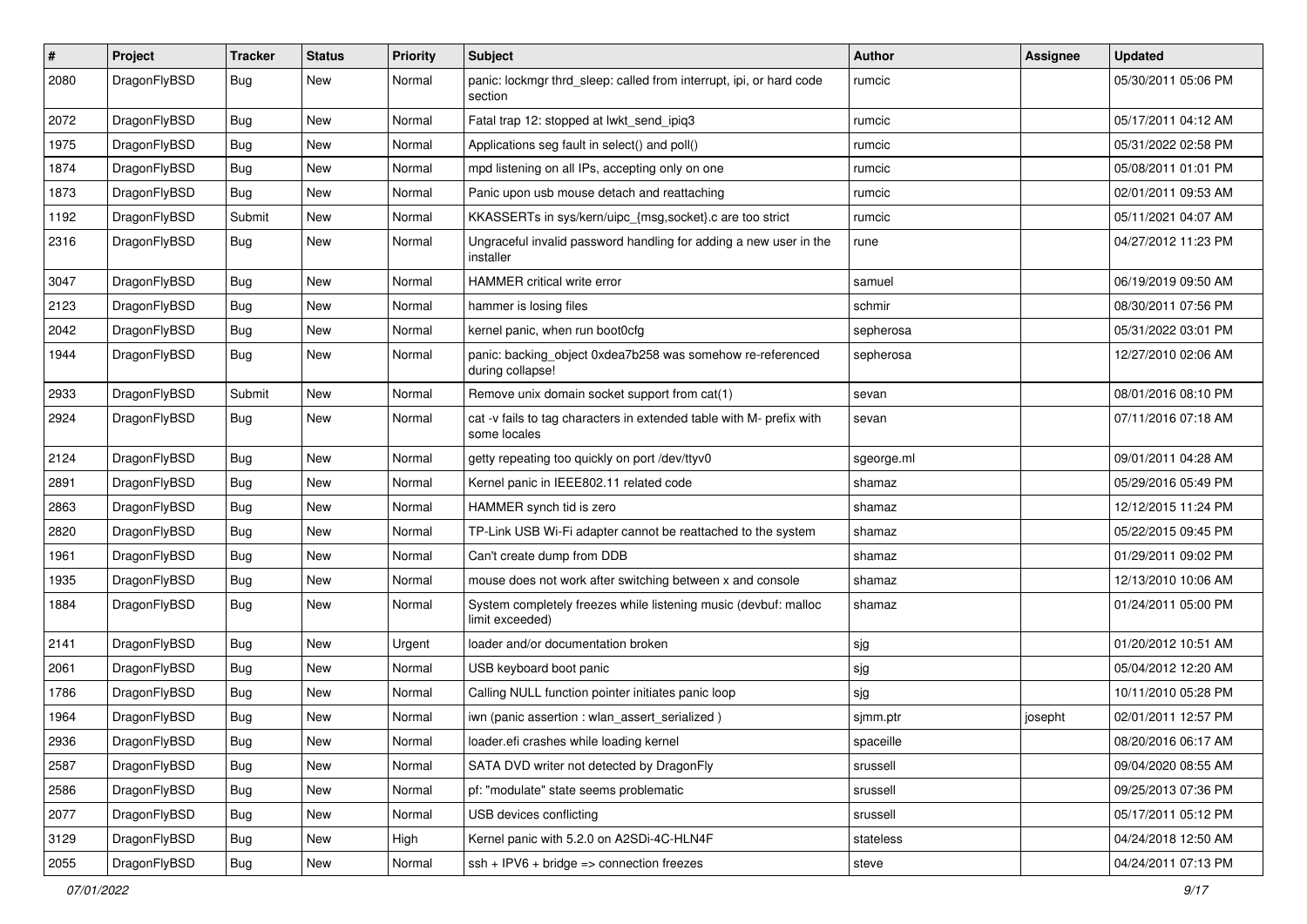| $\vert$ # | Project      | <b>Tracker</b> | <b>Status</b> | <b>Priority</b> | <b>Subject</b>                                                                                           | Author            | Assignee | <b>Updated</b>      |
|-----------|--------------|----------------|---------------|-----------------|----------------------------------------------------------------------------------------------------------|-------------------|----------|---------------------|
| 2004      | DragonFlyBSD | Bug            | <b>New</b>    | Normal          | LWKT_WAIT_IPIQ panic                                                                                     | steve             |          | 03/08/2011 05:46 PM |
| 2020      | DragonFlyBSD | <b>Bug</b>     | <b>New</b>    | Low             | Port brcm80211 driver from Linux to DragonFly BSD                                                        | studer            |          | 03/05/2011 10:54 PM |
| 2082      | DragonFlyBSD | <b>Bug</b>     | <b>New</b>    | Normal          | dfbsd 2.10.1 amd64 - mc port build error with 'bmake bin-install'                                        | sun-doctor        |          | 05/25/2011 07:18 PM |
| 2509      | DragonFlyBSD | <b>Bug</b>     | <b>New</b>    | Normal          | Redefinition of DIRBLKSIZ in restore(8)                                                                  | swildner          |          | 06/04/2022 04:40 AM |
| 1913      | DragonFlyBSD | Bug            | <b>New</b>    | Normal          | panic: assertion: ip->flush_state != HAMMER_FST_FLUSH in<br>hammer flush inode core                      | swildner          |          | 11/20/2010 05:27 PM |
| 1907      | DragonFlyBSD | Bug            | <b>New</b>    | Normal          | Hammer crash in hammer flusher flush()                                                                   | swildner          |          | 11/11/2010 05:07 AM |
| 3217      | DragonFlyBSD | <b>Bug</b>     | New           | Normal          | rescue tools: make install fails if rescue folder doesn't exist                                          | t dfbsd           |          | 11/27/2019 08:16 PM |
| 2915      | DragonFlyBSD | Bug            | <b>New</b>    | High            | Hammer mirror-copy problem                                                                               | t dfbsd           |          | 08/25/2016 05:28 AM |
| 3135      | DragonFlyBSD | Submit         | <b>New</b>    | Normal          | Add EVFILT_RECV and EVFILT_SEND                                                                          | tautolog          |          | 05/25/2018 09:59 PM |
| 3036      | DragonFlyBSD | Bug            | <b>New</b>    | Normal          | panic in icmp redirect start() ASSERT IN NETISR(0)                                                       | tautolog          |          | 05/11/2017 07:27 PM |
| 2921      | DragonFlyBSD | Submit         | <b>New</b>    | Normal          | Allow moused to accept userland mouse events                                                             | tautolog          |          | 05/11/2021 04:08 AM |
| 2609      | DragonFlyBSD | Bug            | New           | Normal          | master: panic: assertion<br>"LWKT_TOKEN_HELD_ANY(vm_object_token(object))" failed in<br>swp pager lookup | thomas.nikolaisen |          | 11/28/2013 11:36 AM |
| 2436      | DragonFlyBSD | <b>Bug</b>     | New           | Normal          | panic: assertion "lp->lwp_qcpu == dd->cpuid" failed in<br>dfly_acquire_curproc                           | thomas.nikolaisen |          | 01/23/2013 11:07 AM |
| 1984      | DragonFlyBSD | Bug            | New           | Normal          | hammer mount fails after crash - HAMMER: FIFO record bad head<br>signature                               | thomas.nikolajsen |          | 03/08/2011 06:57 PM |
| 3316      | DragonFlyBSD | Bug            | <b>New</b>    | Normal          | hammer2 dirent create() allows creating >1 dirents with the same<br>name                                 | tkusumi           |          | 06/05/2022 12:35 PM |
| 3312      | DragonFlyBSD | Submit         | <b>New</b>    | Normal          | hammer2: redundant chain modify after chain creation                                                     | tkusumi           |          | 05/15/2022 01:35 PM |
| 3266      | DragonFlyBSD | Bug            | New           | High            | Filesystems broken due to "KKASSERT(count &<br>TOK COUNTMASK);"                                          | tkusumi           |          | 03/15/2021 01:21 PM |
| 3249      | DragonFlyBSD | <b>Bug</b>     | New           | Normal          | HAMMER2 fsync(2) not working properly                                                                    | tkusumi           |          | 09/21/2020 07:07 AM |
| 3246      | DragonFlyBSD | Bug            | <b>New</b>    | Normal          | HAMMER2 unable to handle ENOSPC properly                                                                 | tkusumi           |          | 09/04/2020 11:11 AM |
| 3184      | DragonFlyBSD | <b>Bug</b>     | <b>New</b>    | Normal          | tsleep(9) return value when PCATCH specified                                                             | tkusumi           |          | 04/03/2019 06:49 AM |
| 3142      | DragonFlyBSD | Submit         | <b>New</b>    | Normal          | lib/libdmsg: Unbreak using new API EVP_CIPHER_CTX_new()                                                  | tkusumi           |          | 07/08/2018 04:18 AM |
| 2857      | DragonFlyBSD | Bug            | <b>New</b>    | Normal          | hammer stalls via bitcoin-gt                                                                             | tkusumi           |          | 11/30/2015 06:52 AM |
| 2812      | DragonFlyBSD | <b>Bug</b>     | New           | Normal          | Panic on Intel DE3815TYKHE                                                                               | tmorp             |          | 05/14/2015 03:14 PM |
| 2931      | DragonFlyBSD | <b>Bug</b>     | New           | Low             | 'gdb' of 'vkernel' unable to print backtrace                                                             | tofergus          |          | 07/26/2016 01:51 PM |
| 2930      | DragonFlyBSD | <b>Bug</b>     | New           | High            | 'objcache' causes panic during 'nfs_readdir'                                                             | tofergus          |          | 07/26/2016 01:09 PM |
| 2473      | DragonFlyBSD | <b>Bug</b>     | New           | Normal          | Kernel crash when trying to up the wpi0 device (Dfly<br>v3.3.0.758.g47388-DEVELOPMENT)                   | tomaz             |          | 02/24/2014 08:50 AM |
| 3319      | DragonFlyBSD | <b>Bug</b>     | New           | Normal          | setproctitle() calls can change effect of later setproctitle() calls                                     | tonyc             |          | 06/29/2022 06:10 PM |
| 3252      | DragonFlyBSD | <b>Bug</b>     | New           | Normal          | tcsetattr/tcgetattr set errno incorrectly on non-TTY                                                     | tonyc             |          | 10/26/2020 09:34 PM |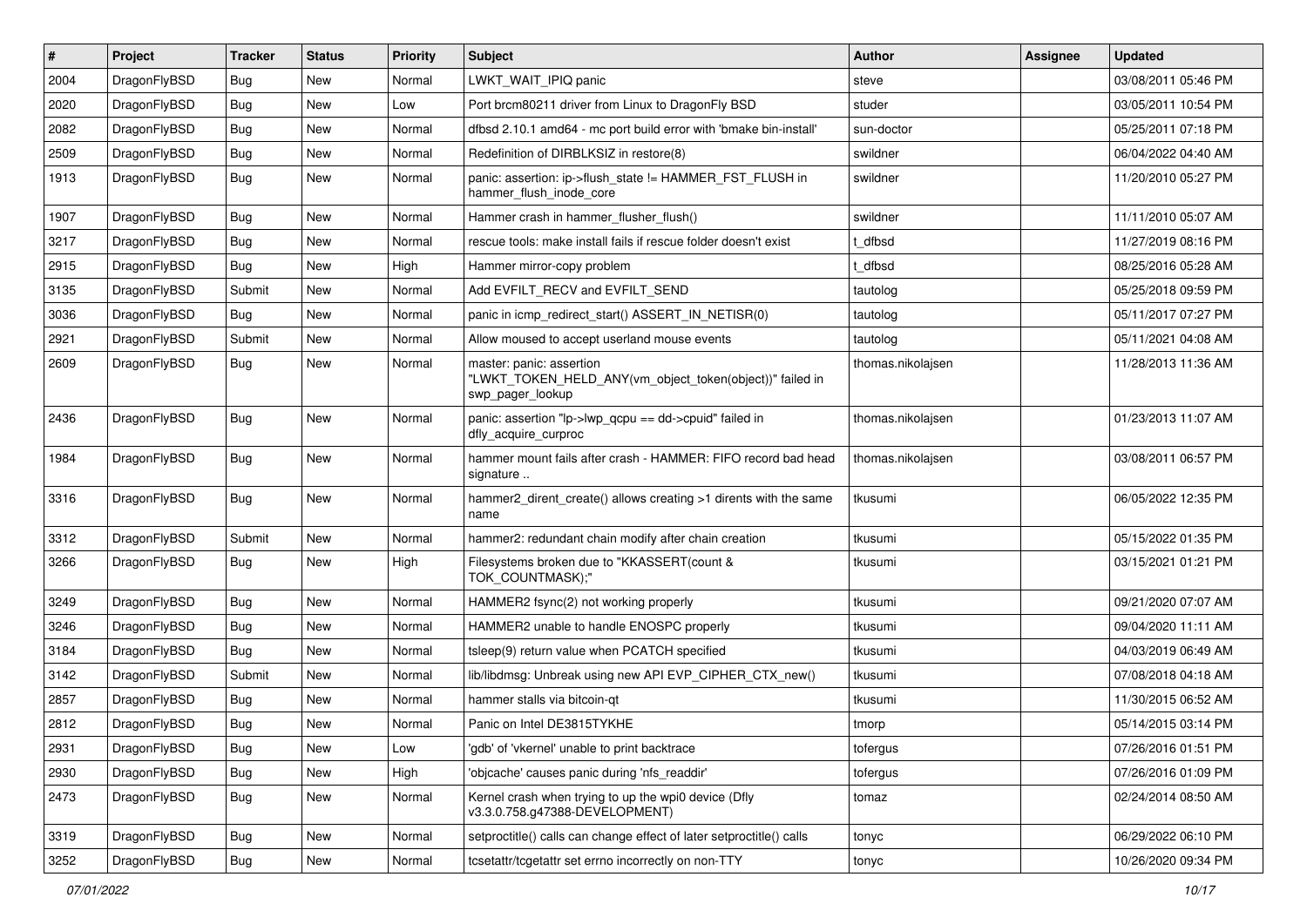| $\sharp$ | Project      | <b>Tracker</b> | <b>Status</b> | <b>Priority</b> | Subject                                                                                      | Author    | Assignee  | <b>Updated</b>      |
|----------|--------------|----------------|---------------|-----------------|----------------------------------------------------------------------------------------------|-----------|-----------|---------------------|
| 3231     | DragonFlyBSD | Bug            | New           | Normal          | wifi drops on 5.8                                                                            | tse       |           | 04/06/2020 05:08 AM |
| 3225     | DragonFlyBSD | <b>Bug</b>     | <b>New</b>    | Normal          | nfsd freeze when using qemu                                                                  | tse       |           | 03/17/2020 11:52 AM |
| 3208     | DragonFlyBSD | <b>Bug</b>     | New           | Normal          | Crash related to nfsd                                                                        | tse       |           | 06/11/2020 05:52 AM |
| 3199     | DragonFlyBSD | <b>Bug</b>     | New           | Normal          | PFS label not found panic                                                                    | tse       |           | 08/21/2019 03:51 AM |
| 3197     | DragonFlyBSD | <b>Bug</b>     | <b>New</b>    | Normal          | DragonFly upgrades                                                                           | tse       |           | 04/18/2020 04:18 PM |
| 3170     | DragonFlyBSD | <b>Bug</b>     | <b>New</b>    | Normal          | repeatable nfsd crash                                                                        | tse       |           | 06/11/2020 05:52 AM |
| 2140     | DragonFlyBSD | <b>Bug</b>     | New           | High            | hammer_io_delallocate panic with 'duplicate entry' message                                   | ttw       |           | 10/07/2011 12:22 PM |
| 3314     | DragonFlyBSD | <b>Bug</b>     | New           | Normal          | Bring virtio_console(4) from FreeBSD                                                         | tuxillo   | tuxillo   | 05/29/2022 08:24 AM |
| 3196     | DragonFlyBSD | <b>Bug</b>     | <b>New</b>    | Normal          | test issue after redmine upgrade (2)                                                         | tuxillo   |           | 07/05/2019 04:33 AM |
| 3157     | DragonFlyBSD | <b>Bug</b>     | New           | Normal          | TP-Link UE300 not working in 5.2-RELEASE                                                     | tuxillo   |           | 11/15/2018 02:08 PM |
| 2647     | DragonFlyBSD | <b>Bug</b>     | New           | Normal          | HAMMER panic on 3.6.0                                                                        | tuxillo   |           | 05/11/2021 03:54 AM |
| 2641     | DragonFlyBSD | <b>Bug</b>     | <b>New</b>    | Normal          | Panic when loading natapci as module                                                         | tuxillo   |           | 05/11/2021 03:54 AM |
| 2630     | DragonFlyBSD | <b>Bug</b>     | <b>New</b>    | Normal          | Bring in latest iconv fixes from FreeBSD10 as well as csmapper<br>updates                    | tuxillo   |           | 05/11/2021 03:54 AM |
| 2629     | DragonFlyBSD | <b>Bug</b>     | <b>New</b>    | Normal          | Replace gcc44 with llvm34, clang34, and libc++                                               | tuxillo   |           | 06/02/2014 02:30 PM |
| 2498     | DragonFlyBSD | <b>Bug</b>     | New           | Normal          | DFBSD v3.2.2-RELEASE - LIST_FIRST(&bp->b_dep) == NULL"<br>failed in vfs_vmio_release         | tuxillo   |           | 05/31/2022 04:09 PM |
| 2495     | DragonFlyBSD | <b>Bug</b>     | <b>New</b>    | High            | DFBSD v3.3.0.960.g553fe7 - ocnt != 0" failed in<br>prop object release                       | tuxillo   |           | 05/31/2022 04:08 PM |
| 2283     | DragonFlyBSD | Bug            | <b>New</b>    | Normal          | DFBSD DragonFly v2.13.0.957.g4f459 - pmap_release: page<br>should already be gone 0xc27120bc | tuxillo   |           | 01/23/2012 03:03 AM |
| 2224     | DragonFlyBSD | <b>Bug</b>     | New           | Normal          | v2.13.0.291.gaa7ec - Panic on fq while installing world                                      | tuxillo   |           | 11/18/2011 01:40 AM |
| 2171     | DragonFlyBSD | <b>Bug</b>     | New           | Normal          | DFBSD v2.13.0.151.gdc8442 - panic: assertion "(*ptep &<br>$(PG_MANAGED PG_V)$ == PG_V"       | tuxillo   |           | 11/04/2011 05:06 PM |
| 2166     | DragonFlyBSD | <b>Bug</b>     | <b>New</b>    | Normal          | DFBSD v2.13.0.109.g05b9d - Strange lockups                                                   | tuxillo   |           | 10/29/2011 11:20 AM |
| 2129     | DragonFlyBSD | <b>Bug</b>     | <b>New</b>    | Normal          | DFBSD v2.11.0.661.gf9438 i386 - panic: lockmgr thrd sleep                                    | tuxillo   |           | 09/05/2011 09:49 AM |
| 2084     | DragonFlyBSD | <b>Bug</b>     | New           | Normal          | DFBSD v2.11.0.242.g4d317 - panic: zone: entry not free                                       | tuxillo   |           | 07/03/2012 01:23 AM |
| 2078     | DragonFlyBSD | <b>Bug</b>     | New           | Normal          | DFBSD i386 v2.11.0.201.g3ed2f - Panic during installworld into a<br>vn0 device               | tuxillo   |           | 05/19/2011 07:50 PM |
| 1959     | DragonFlyBSD | Bug            | <b>New</b>    | Normal          | DFBSD v2.9.1.422.gc98f2 - Panic during boot - IPv6 and PF                                    | tuxillo   |           | 01/13/2011 03:37 AM |
| 1867     | DragonFlyBSD | <b>Bug</b>     | New           | Normal          | it(4) motherboard and fan problems                                                           | tuxillo   |           | 07/08/2011 10:48 AM |
| 2828     | DragonFlyBSD | Bug            | New           | High            | On AMD APUs and Bulldozer CPUs, the machdep.cpu_idle_hlt<br>sysctl should be 3 by default    | vadaszi   | vadaszi   | 05/11/2021 04:07 AM |
| 2113     | DragonFlyBSD | <b>Bug</b>     | <b>New</b>    | Normal          | nmalloc threaded program fork leak                                                           | vsrinivas | vsrinivas | 08/11/2011 07:25 PM |
| 2490     | DragonFlyBSD | <b>Bug</b>     | New           | Normal          | nmalloc should color addresses to avoid cache bank conflictsw                                | vsrinivas |           | 06/10/2014 05:51 AM |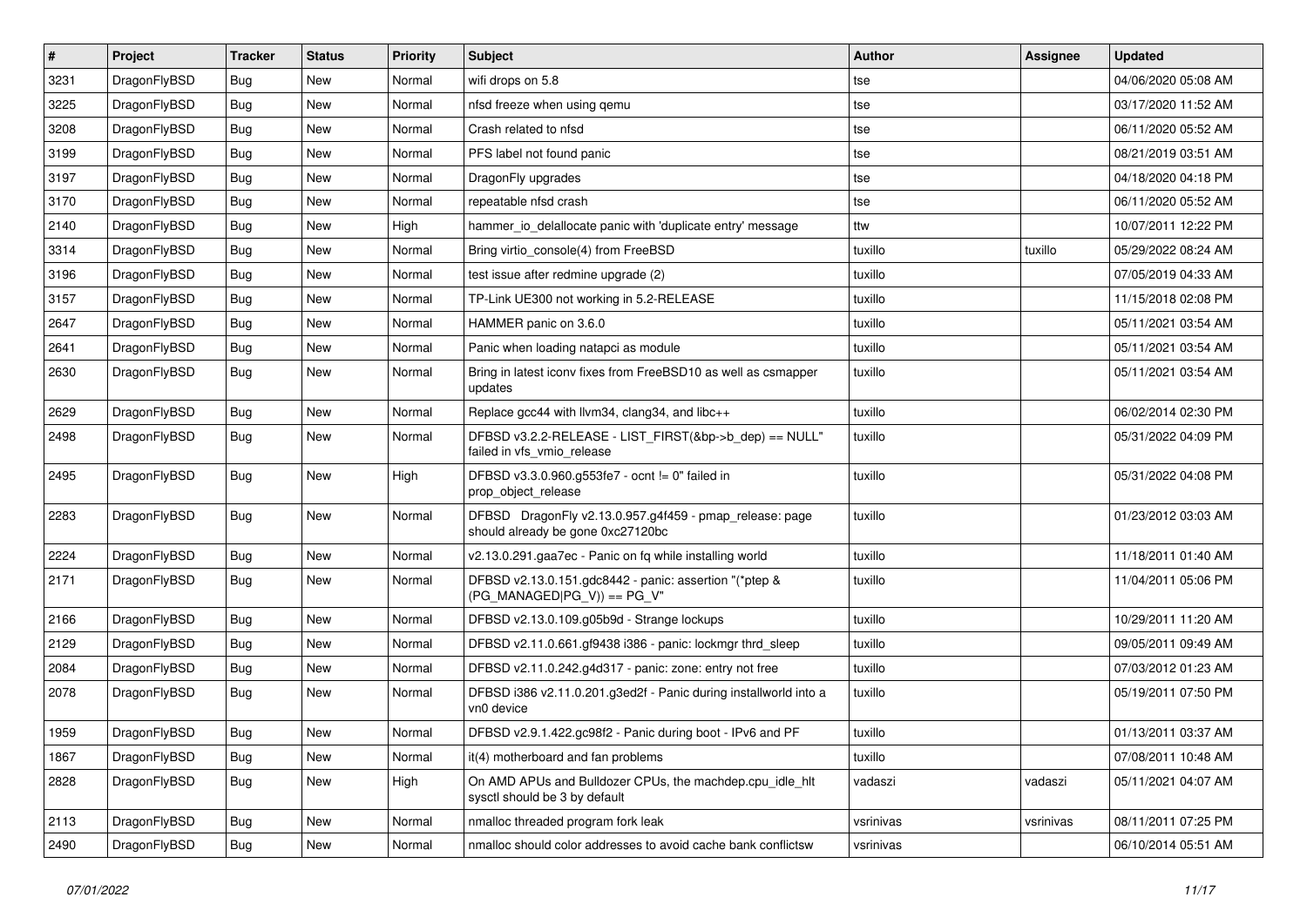| #    | Project      | <b>Tracker</b> | <b>Status</b> | <b>Priority</b> | Subject                                                                                    | Author             | Assignee | <b>Updated</b>      |
|------|--------------|----------------|---------------|-----------------|--------------------------------------------------------------------------------------------|--------------------|----------|---------------------|
| 2489 | DragonFlyBSD | <b>Bug</b>     | <b>New</b>    | Normal          | nmalloc doesn't cache VA for allocations > 8KB                                             | vsrinivas          |          | 06/10/2014 05:51 AM |
| 2154 | DragonFlyBSD | Bug            | <b>New</b>    | Normal          | vkernel copyout() doesn't return EFAULT on error                                           | vsrinivas          |          | 10/20/2011 03:53 AM |
| 2136 | DragonFlyBSD | <b>Bug</b>     | New           | Normal          | socketpair() doesn't free file descriptors on copyout failure                              | vsrinivas          |          | 04/05/2013 09:13 AM |
| 2085 | DragonFlyBSD | <b>Bug</b>     | New           | Normal          | panic: assertion: (m->flags & PG_MAPPED) == 0 in<br>vm_page_free_toq                       | vsrinivas          |          | 06/10/2011 07:48 AM |
| 2071 | DragonFlyBSD | Bug            | New           | High            | Panic on assertion: (int)(flg->seq - seq) > 0 in hammer_flusher_flush<br>after inode error | vsrinivas          |          | 06/12/2011 07:59 AM |
| 1861 | DragonFlyBSD | <b>Bug</b>     | New           | Normal          | panic via kprintf (lockmgr called in a hard section)                                       | vsrinivas          |          | 10/11/2010 12:56 AM |
| 1185 | DragonFlyBSD | Bug            | New           | High            | need a tool to merge changes into /etc                                                     | wa1ter             |          | 02/18/2014 06:02 AM |
| 3124 | DragonFlyBSD | Bug            | New           | High            | DragonFlyBSD 5.0.2 with Hammer2 with UEFI install doesn't boot                             | wiesl              |          | 06/18/2019 05:07 AM |
| 2886 | DragonFlyBSD | <b>Bug</b>     | New           | Normal          | dragonfly mail agent: sending a testmail causes high system load                           | worf               |          | 02/05/2016 05:53 AM |
| 2252 | DragonFlyBSD | <b>Bug</b>     | <b>New</b>    | Low             | snd hda not useable if loaded via /boot/loader.conf                                        | xbit               | swildner | 12/14/2011 12:23 AM |
| 2287 | DragonFlyBSD | <b>Bug</b>     | New           | Normal          | HAMMER(ROOT) Illegal UNDO TAIL signature at<br>300000001967c000                            | y0n3t4n1           |          | 11/07/2018 01:22 AM |
| 2840 | DragonFlyBSD | Bug            | New           | Normal          | wrong voltage is reported                                                                  | yellowrabbit2010   |          | 09/11/2015 06:09 PM |
| 2585 | DragonFlyBSD | <b>Bug</b>     | <b>New</b>    | Normal          | Dfly 3.4.3 on ESXi 5.1, HP Smart Array P410 passthrough<br>recognised, but not functioning | yggdrasil          | swildner | 05/09/2022 08:14 AM |
| 2324 | DragonFlyBSD | Bug            | <b>New</b>    | Normal          | natacotrol support > 2TB not working even after the ftigeot patch                          | zenny              |          | 03/03/2012 01:00 AM |
| 3224 | DragonFlyBSD | Bug            | New           | Normal          | Kernel panic when trying to ping6                                                          | zhtw               |          | 03/08/2020 08:55 AM |
| 1920 | DragonFlyBSD | <b>Bug</b>     | New           | High            | system hangs                                                                               | zhtw               |          | 11/22/2010 08:59 AM |
| 1390 | DragonFlyBSD | <b>Bug</b>     | In Progress   | Normal          | Use id_t type for {get,set}priority()                                                      | Anonymous          | tuxillo  | 07/05/2019 02:18 AM |
| 1398 | DragonFlyBSD | Submit         | In Progress   | Normal          | hdestroy(3) restricts hash key to point to malloc'ed space                                 | Anonymous          |          | 08/20/2021 04:06 PM |
| 1700 | DragonFlyBSD | Submit         | In Progress   | Normal          | skip boot2 menu on <enter></enter>                                                         | Johannes.Hofmann   | tuxillo  | 05/15/2022 08:35 AM |
| 2499 | DragonFlyBSD | Bug            | In Progress   | Urgent          | DRAGONFLY_3_2 lockd not responding correctly                                               | Nerzhul            |          | 01/22/2013 12:47 PM |
| 3299 | DragonFlyBSD | Bug            | In Progress   | Normal          | DragonFlyBSD reports utterly wrong uptime (most of the time, right<br>after booting in)    | adrian             |          | 11/11/2021 01:43 PM |
| 1921 | DragonFlyBSD | Bug            | In Progress   | Normal          | we miss mlockall                                                                           | alexh              | tuxillo  | 06/18/2022 04:08 AM |
| 1148 | DragonFlyBSD | <b>Bug</b>     | In Progress   | Low             | BCM4311 wireless network adapter detected but not functional                               | archimedes.gaviola |          | 05/11/2021 04:00 AM |
| 331  | DragonFlyBSD | Bug            | In Progress   | Normal          | ftpsesame (aka Bridging S01E03)                                                            | bastyaelvtars      |          | 03/09/2013 12:28 PM |
| 725  | DragonFlyBSD | <b>Bug</b>     | In Progress   | Low             | 'make distribution' fails w/'ro' /usr/obj                                                  | c.turner           |          | 03/09/2013 01:01 PM |
| 1584 | DragonFlyBSD | <b>Bug</b>     | In Progress   | Normal          | can't use ssh from jail: debug1: read passphrase: can't open<br>/dev/tty: Device busy      | corecode           | tuxillo  | 05/11/2021 03:53 AM |
| 1583 | DragonFlyBSD | <b>Bug</b>     | In Progress   | Normal          | panic: assertion: cursor->trans->sync_lock_refs > 0 in<br>hammer_recover_cursor            | corecode           | tuxillo  | 05/11/2021 03:53 AM |
| 1547 | DragonFlyBSD | <b>Bug</b>     | In Progress   | Normal          | disklabel64 automatic sizing                                                               | corecode           | tuxillo  | 05/11/2021 03:52 AM |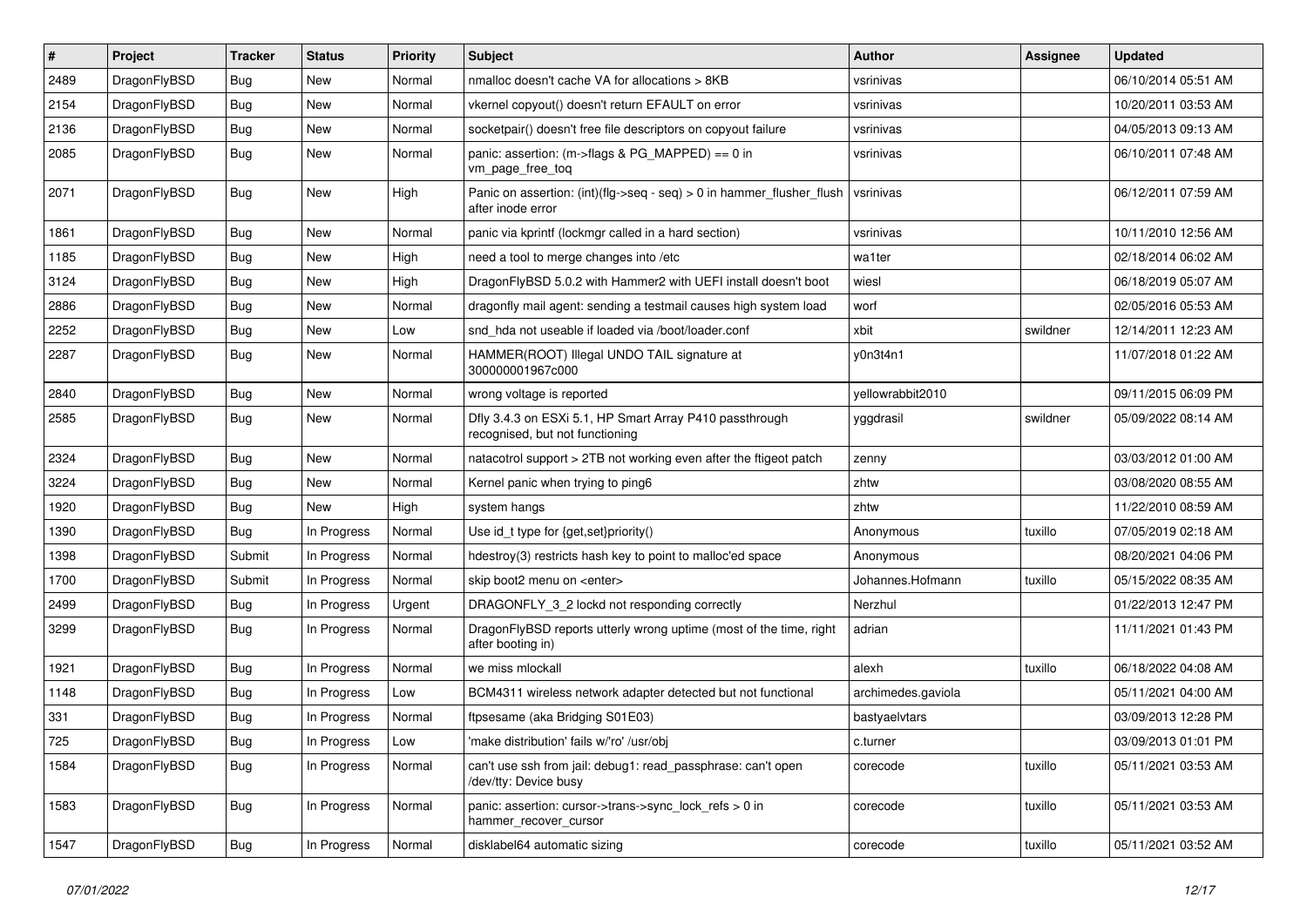| ∦    | Project      | <b>Tracker</b> | <b>Status</b> | <b>Priority</b> | <b>Subject</b>                                                                                         | <b>Author</b> | <b>Assignee</b> | <b>Updated</b>      |
|------|--------------|----------------|---------------|-----------------|--------------------------------------------------------------------------------------------------------|---------------|-----------------|---------------------|
| 1528 | DragonFlyBSD | <b>Bug</b>     | In Progress   | Normal          | ktrace does not show proper return values for pipe(2)                                                  | corecode      | tuxillo         | 05/11/2021 03:52 AM |
| 1475 | DragonFlyBSD | <b>Bug</b>     | In Progress   | Normal          | kernel blocks with low memory and syscons setting a high res mode<br>' scrollback                      | corecode      | tuxillo         | 05/11/2021 03:52 AM |
| 1469 | DragonFlyBSD | Bug            | In Progress   | Normal          | Hammer history security concern                                                                        | corecode      | tuxillo         | 05/11/2021 03:52 AM |
| 1030 | DragonFlyBSD | <b>Bug</b>     | In Progress   | Normal          | msdosfs umount panic                                                                                   | corecode      | tuxillo         | 05/11/2021 03:51 AM |
| 781  | DragonFlyBSD | Bug            | In Progress   | Normal          | fdisk uses wrong geometry on usb flash drives                                                          | corecode      | tuxillo         | 05/11/2021 03:50 AM |
| 742  | DragonFlyBSD | Bug            | In Progress   | Normal          | umount problems with multiple mounts                                                                   | corecode      | tuxillo         | 06/25/2022 04:02 AM |
| 1307 | DragonFlyBSD | <b>Bug</b>     | In Progress   | Normal          | hammer tid -2 shows unexpected result                                                                  | corecode      |                 | 10/18/2016 05:29 PM |
| 3145 | DragonFlyBSD | Submit         | In Progress   | Normal          | Update libelf to FreeBSD 12 current and build as base library usable<br>by ports                       | davshao       | tuxillo         | 08/20/2021 03:58 PM |
| 3031 | DragonFlyBSD | Submit         | In Progress   | Normal          | Update drm/radeon to Linux 4.7.10 as much as possible                                                  | davshao       | ftigeot         | 08/19/2021 12:33 PM |
| 2414 | DragonFlyBSD | Bug            | In Progress   | Normal          | Lenovo S10 acpi freeze (not new)                                                                       | davshao       |                 | 05/11/2021 04:13 AM |
| 3021 | DragonFlyBSD | <b>Bug</b>     | In Progress   | Normal          | sys/dev/drm/i915/i915_gem_stolen.c:115]: (error) Signed integer<br>overflow for expression '65535<<20' | dcb           |                 | 04/11/2017 12:46 PM |
| 3011 | DragonFlyBSD | Bug            | In Progress   | Normal          | dragonfly/sys/dev/netif/re/re.c: suspicious code?                                                      | dcb           |                 | 07/29/2017 01:26 AM |
| 1336 | DragonFlyBSD | <b>Bug</b>     | In Progress   | Normal          | Still looking for reports of missed directory entries w/ HAMMER                                        | dillon        |                 | 05/11/2021 04:00 AM |
| 1669 | DragonFlyBSD | <b>Bug</b>     | In Progress   | Normal          | Drive wont open using button                                                                           | elekktretterr |                 | 02/29/2012 12:05 PM |
| 1181 | DragonFlyBSD | <b>Bug</b>     | In Progress   | Normal          | ACX111 panic                                                                                           | elekktretterr |                 | 05/11/2021 04:00 AM |
| 2819 | DragonFlyBSD | <b>Bug</b>     | In Progress   | Normal          | Random micro system freezes after a week of uptime                                                     | ftigeot       | dillon          | 08/16/2015 08:46 PM |
| 1502 | DragonFlyBSD | Bug            | In Progress   | Normal          | Lock while deleting files from nohistory HAMMER directories                                            | hasso         |                 | 03/10/2013 04:28 AM |
| 884  | DragonFlyBSD | <b>Bug</b>     | In Progress   | High            | Performance/memory problems under filesystem IO load                                                   | hasso         |                 | 05/11/2021 03:50 AM |
| 2353 | DragonFlyBSD | <b>Bug</b>     | In Progress   | Normal          | panic: assertion "gd->gd_spinlocks_wr == 0" failed in<br>bsd4_schedulerclock                           | jaydg         | alexh           | 11/28/2012 01:57 AM |
| 2731 | DragonFlyBSD | Bug            | In Progress   | Normal          | Screen full of random colors when starting Xorg with Intel Haswell<br>HD Graphics P4600                | jkatzmaier    |                 | 11/12/2014 04:08 PM |
| 3089 | DragonFlyBSD | <b>Bug</b>     | In Progress   | Normal          | vtnet(4) - disable TCP checksum offload by default                                                     | jlane         | vadaszi         | 05/11/2021 04:14 AM |
| 2391 | DragonFlyBSD | <b>Bug</b>     | In Progress   | Normal          | System lock with ahci and acpi enabled on ATI RS690 chipset with<br>SMB600 sata controller             | jorisgio      | vadaszi         | 06/03/2015 03:51 PM |
| 2013 | DragonFlyBSD | Bug            | In Progress   | Normal          | oversized DMA request loop                                                                             | josepht       |                 | 05/11/2021 04:06 AM |
| 3028 | DragonFlvBSD | Bug            | In Progress   | Normal          | installer: confusion of set/get disk encryption passphrase dialogs                                     | liweitianux   | tuxillo         | 06/03/2022 05:13 PM |
| 3310 | DragonFlyBSD | <b>Bug</b>     | In Progress   | Normal          | NVMM+QEMU fail to boot with UEFI: Mem Assist Failed<br>[gpa=0xfffffff0]                                | liweitianux   |                 | 01/11/2022 03:22 PM |
| 3317 | DragonFlyBSD | <b>Bug</b>     | In Progress   | Normal          | Network vtnet0 not working on Hetzner cloud                                                            | mneumann      |                 | 06/18/2022 03:55 AM |
| 3111 | DragonFlyBSD | <b>Bug</b>     | In Progress   | High            | Mouse lags every second heavily under X11                                                              | mneumann      |                 | 12/12/2017 09:46 PM |
| 168  | DragonFlyBSD | <b>Bug</b>     | In Progress   | Normal          | Livelocked limit engaged while trying to setup IPW wireless                                            | mschacht      | sepherosa       | 05/11/2021 04:05 AM |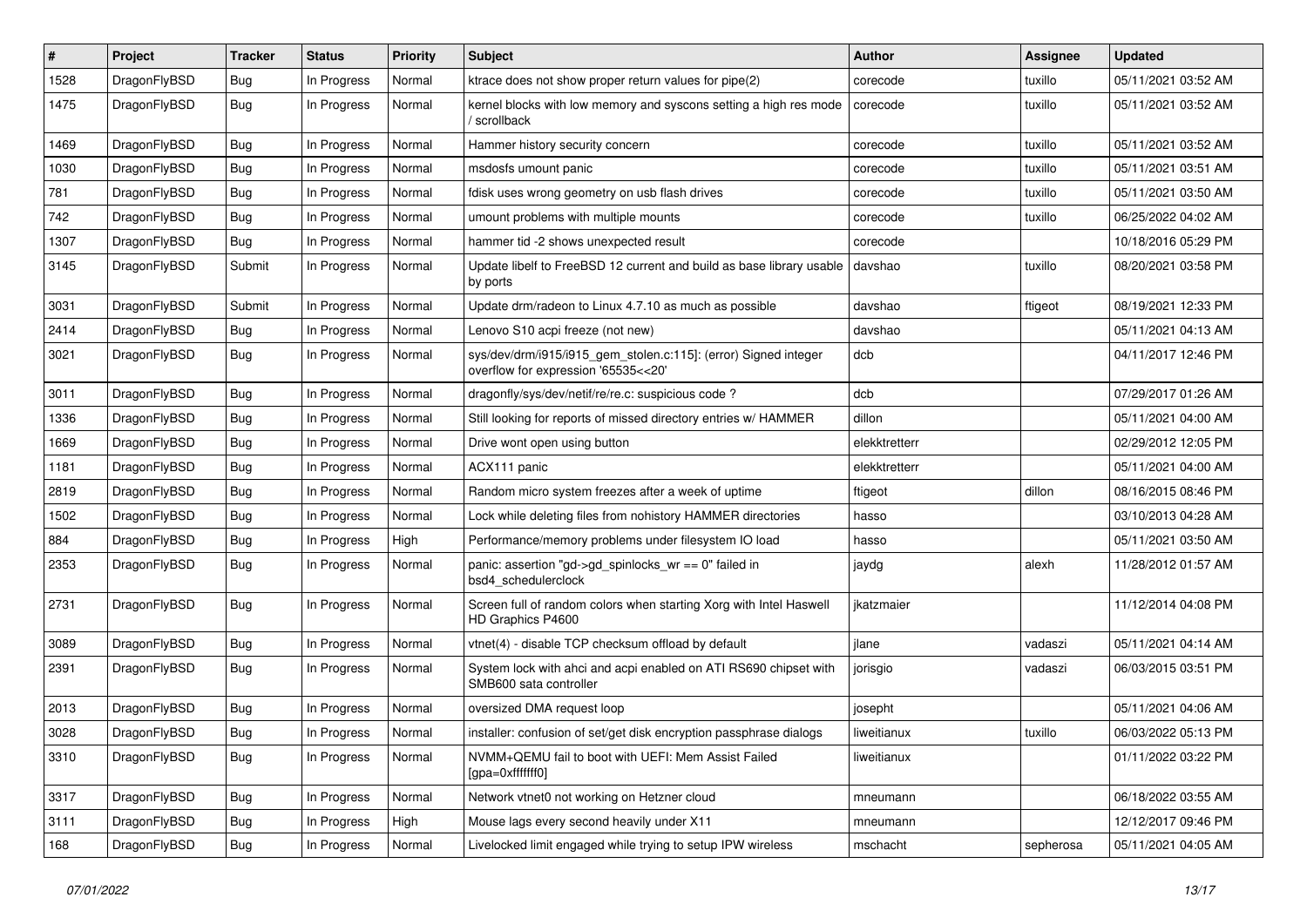| $\vert$ # | Project      | <b>Tracker</b> | <b>Status</b> | Priority | <b>Subject</b>                                                                                            | Author            | Assignee | <b>Updated</b>      |
|-----------|--------------|----------------|---------------|----------|-----------------------------------------------------------------------------------------------------------|-------------------|----------|---------------------|
| 1368      | DragonFlyBSD | <b>Bug</b>     | In Progress   | Normal   | suspend signal race?                                                                                      | qhwt+dfly         |          | 05/11/2021 03:51 AM |
| 998       | DragonFlyBSD | <b>Bug</b>     | In Progress   | Normal   | Unconfiguring a vn while it is mounted                                                                    | rumcic            | tuxillo  | 05/11/2021 04:00 AM |
| 1218      | DragonFlyBSD | <b>Bug</b>     | In Progress   | Normal   | panic: assertion: $error == 0$ in hammer start transaction                                                | rumcic            |          | 05/11/2021 04:00 AM |
| 2549      | DragonFlyBSD | Bug            | In Progress   | Normal   | netgraph7: Kernel page fault.                                                                             | russiane39        | nant     | 05/10/2013 11:20 PM |
| 3160      | DragonFlyBSD | Submit         | In Progress   | Normal   | State the implementation difference in pkill/pgrep manual                                                 | sevan             | tuxillo  | 06/03/2022 05:15 PM |
| 1302      | DragonFlyBSD | <b>Bug</b>     | In Progress   | Normal   | Checkpoint regression?                                                                                    | sjg               | sjg      | 07/10/2013 05:22 PM |
| 3113      | DragonFlyBSD | Bug            | In Progress   | Urgent   | Booting vKernel fails due being out of swap space                                                         | tcullen           |          | 05/11/2021 04:14 AM |
| 2296      | DragonFlyBSD | <b>Bug</b>     | In Progress   | High     | panic: assertion "m->wire_count > 0" failed                                                               | thomas.nikolajsen |          | 08/30/2012 06:09 AM |
| 3269      | DragonFlyBSD | Bug            | In Progress   | Normal   | Is double-buffer'd buf still required by HAMMER2?                                                         | tkusumi           |          | 05/12/2021 04:09 PM |
| 3295      | DragonFlyBSD | <b>Bug</b>     | In Progress   | Normal   | Adapt devel/libvirt for nvmm                                                                              | tuxillo           | tuxillo  | 11/03/2021 04:56 PM |
| 2358      | DragonFlyBSD | Bug            | In Progress   | Normal   | DFBSD v3.0.2.32.g928ca - panic: hammer: insufficient undo FIFO<br>space!                                  | tuxillo           | tuxillo  | 05/10/2021 02:50 AM |
| 1819      | DragonFlyBSD | <b>Bug</b>     | In Progress   | Low      | truss - Major revamping task list                                                                         | tuxillo           | tuxillo  | 11/27/2021 08:45 AM |
| 2631      | DragonFlyBSD | <b>Bug</b>     | In Progress   | Low      | Verify library versioning current with full package build and switch it<br>on (after publishing packages) | tuxillo           |          | 05/11/2021 04:06 AM |
| 2351      | DragonFlyBSD | <b>Bug</b>     | In Progress   | Normal   | DFBSD v3.1.0.579.g44ccf - Stuck during startup, random freezes                                            | tuxillo           |          | 04/24/2012 08:21 AM |
| 2345      | DragonFlyBSD | Bug            | In Progress   | Normal   | DFBSD v3.1.0.457.gd679f - NFS panic on diskless station                                                   | tuxillo           |          | 04/07/2012 05:22 PM |
| 2282      | DragonFlyBSD | <b>Bug</b>     | In Progress   | Normal   | gdb segfaults with certain corefiles                                                                      | tuxillo           |          | 01/18/2012 04:40 PM |
| 2360      | DragonFlyBSD | <b>Bug</b>     | In Progress   | Normal   | Wishlist: virtio driver import                                                                            | vsrinivas         |          | 06/04/2022 04:16 AM |
| 1749      | DragonFlyBSD | Bug            | In Progress   | Normal   | HAMMER fsstress panic in hammer flush inode core<br>'ip->flush_state != HAMMER_FST_FLUSH'                 | vsrinivas         |          | 05/11/2021 04:06 AM |
| 1744      | DragonFlyBSD | <b>Bug</b>     | In Progress   | Normal   | HAMMER fsstress panic in hammer setup child callback                                                      | vsrinivas         |          | 05/11/2021 04:05 AM |
| 1661      | DragonFlyBSD | <b>Bug</b>     | In Progress   | Normal   | panic on password entry mount smb filesystem                                                              | vsrinivas         |          | 11/27/2021 08:29 AM |
| 2797      | DragonFlyBSD | Bug            | In Progress   | Low      | vkernels with & without machdep.pmap_mmu_optimize                                                         | yellowrabbit2010  |          | 11/27/2021 08:06 AM |
| 604       | DragonFlyBSD | <b>Bug</b>     | In Progress   | Normal   | 1.8.1-RELEASE - clock runs fast on mainboard ASUS P5A-B                                                   | yeti              |          | 05/11/2021 03:55 AM |
| 3318      | DragonFlyBSD | <b>Bug</b>     | In Progress   | Normal   | Segmenation fault when a process resumed with checkpt exits                                               | zabolekar         | tuxillo  | 06/18/2022 08:24 AM |
| 2438      | DragonFlyBSD | Submit         | Feedback      | Normal   | <b>TRIM</b> fixes                                                                                         | Anonymous         | tuxillo  | 05/11/2021 03:45 AM |
| 1397      | DragonFlyBSD | <b>Bug</b>     | Feedback      | Normal   | jobs -I output inconsistency when called from script                                                      | Anonymous         | tuxillo  | 05/15/2022 05:07 AM |
| 2617      | DragonFlyBSD | <b>Bug</b>     | Feedback      | Normal   | Possible issue with wireless mouse on 3.6 release                                                         | FilippoMo         |          | 01/14/2015 03:42 PM |
| 1824      | DragonFlyBSD | <b>Bug</b>     | Feedback      | Normal   | kernel panic, x86, 2.7.3.859.ge5104                                                                       | akirchhoff135014  |          | 03/10/2013 07:49 AM |
| 1718      | DragonFlyBSD | Bug            | Feedback      | Normal   | IDE disk drive not detected by x86 64 2.6.1 Live CD                                                       | bcox              |          | 11/27/2021 08:25 AM |
| 1521      | DragonFlyBSD | <b>Bug</b>     | Feedback      | Normal   | amd64 2.4 livecd won't mount root at boot                                                                 | bolapara          |          | 01/28/2018 03:45 AM |
| 1618      | DragonFlyBSD | Bug            | Feedback      | Normal   | collision for 'struct pmap' when using RPC and <sys user.h=""></sys>                                      | carenas           |          | 05/11/2021 04:05 AM |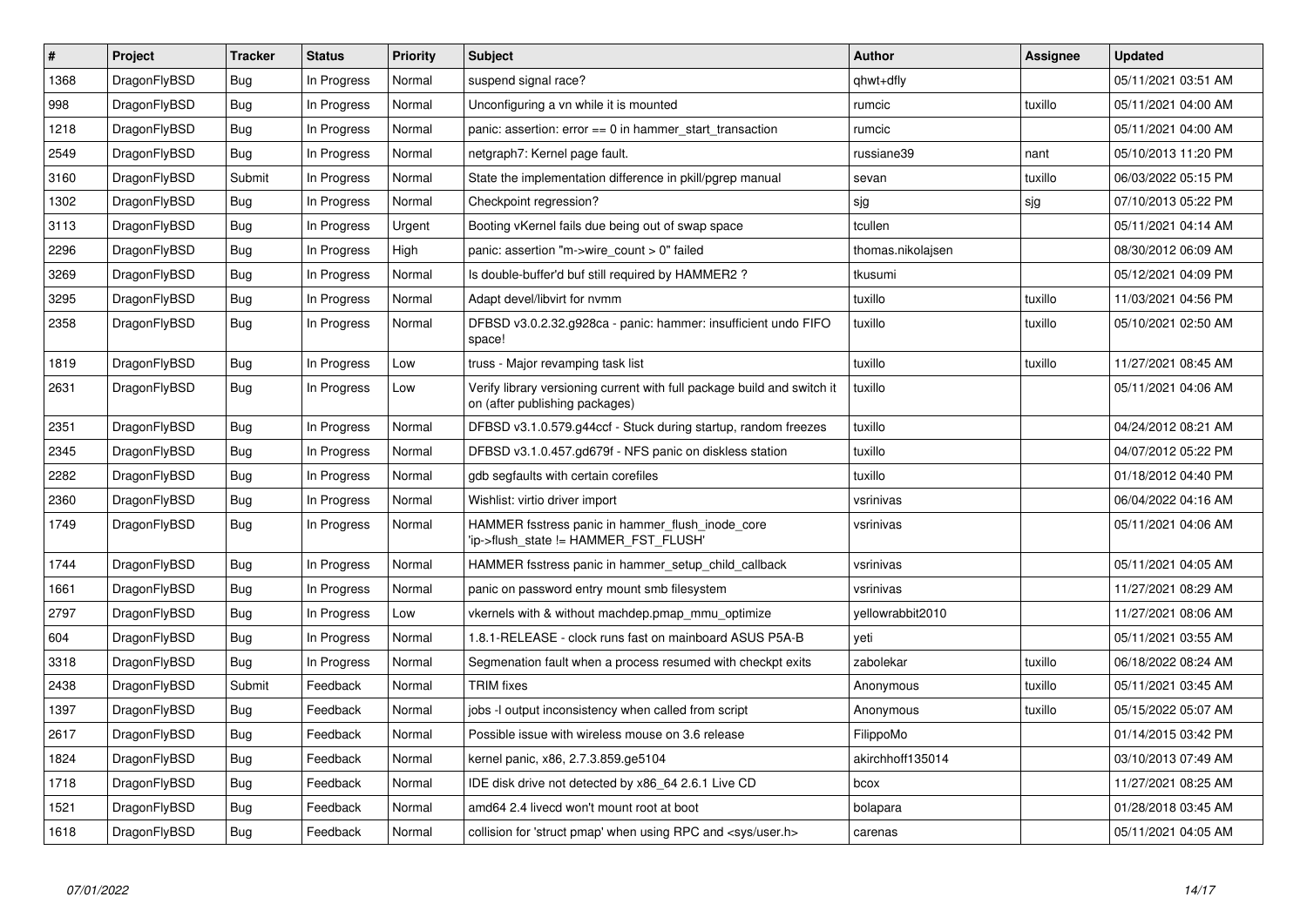| $\sharp$ | Project      | <b>Tracker</b> | <b>Status</b> | <b>Priority</b> | Subject                                                                                                                                                   | Author        | Assignee | <b>Updated</b>      |
|----------|--------------|----------------|---------------|-----------------|-----------------------------------------------------------------------------------------------------------------------------------------------------------|---------------|----------|---------------------|
| 1481     | DragonFlyBSD | <b>Bug</b>     | Feedback      | Normal          | panic: assertion: kva_p(buf) in soopt_from_kbuf (after ipfw pipe<br>show, 2.2.1-R)                                                                        | combiner      |          | 05/11/2021 04:01 AM |
| 1587     | DragonFlyBSD | <b>Bug</b>     | Feedback      | Normal          | can't gdb across fork                                                                                                                                     | corecode      | tuxillo  | 05/11/2021 03:54 AM |
| 1287     | DragonFlyBSD | Bug            | Feedback      | Normal          | altg configuration doesn't work                                                                                                                           | corecode      | tuxillo  | 05/11/2021 03:51 AM |
| 911      | DragonFlyBSD | <b>Bug</b>     | Feedback      | Normal          | kldload/kernel linker can exceed malloc reserve and panic system                                                                                          | corecode      | tuxillo  | 05/11/2021 03:51 AM |
| 901      | DragonFlyBSD | Bug            | Feedback      | Normal          | route show needs to get data from all cpus                                                                                                                | corecode      | tuxillo  | 05/11/2021 03:50 AM |
| 847      | DragonFlyBSD | <b>Bug</b>     | Feedback      | Normal          | processes getting stuck on mount point                                                                                                                    | corecode      | tuxillo  | 05/11/2021 03:50 AM |
| 2721     | DragonFlyBSD | Submit         | Feedback      | Low             | Some few zalloc calls to objcache ones replacements                                                                                                       | dclink        | tuxillo  | 05/11/2021 04:08 AM |
| 2717     | DragonFlyBSD | Submit         | Feedback      | Normal          | Out of range numeric handling                                                                                                                             | dclink        | tuxillo  | 05/11/2021 04:08 AM |
| 1448     | DragonFlyBSD | Bug            | Feedback      | Normal          | panic: assertion: _tp->tt_msg->tt_cpuid == mycpuid in<br>tcp_callout_active tcp_output tcp_usr_send netmsg_pru_send<br>netmsg_service tcpmsg_service_loop | dillon        |          | 05/11/2021 04:00 AM |
| 1429     | DragonFlyBSD | <b>Bug</b>     | Feedback      | Normal          | vkernel bug - "mfree: m->m_nextpkt != NULL"                                                                                                               | dillon        |          | 05/11/2021 04:00 AM |
| 1668     | DragonFlyBSD | Bug            | Feedback      | Normal          | Power button not working                                                                                                                                  | elekktretterr |          | 03/10/2013 06:22 AM |
| 1613     | DragonFlyBSD | <b>Bug</b>     | Feedback      | Normal          | USB Keyboard not working on master                                                                                                                        | elekktretterr |          | 05/11/2021 04:05 AM |
| 1456     | DragonFlyBSD | <b>Bug</b>     | Feedback      | Normal          | Microsoft wireless desktop problems                                                                                                                       | elekktretterr |          | 01/15/2015 08:34 AM |
| 1454     | DragonFlyBSD | Bug            | Feedback      | Normal          | Unable to boot from external USB DVD drive                                                                                                                | elekktretterr |          | 05/11/2021 04:01 AM |
| 1831     | DragonFlyBSD | Bug            | Feedback      | High            | HAMMER "malloc limit exceeded" panic                                                                                                                      | eocallaghan   | dillon   | 06/04/2022 04:38 AM |
| 1592     | DragonFlyBSD | <b>Bug</b>     | Feedback      | Normal          | AcpiOSUnmapMemory: Warning, deallocation did not track<br>allocation.                                                                                     | eocallaghan   |          | 06/02/2014 07:45 AM |
| 1591     | DragonFlyBSD | Bug            | Feedback      | Normal          | Lenovo X301 hangs with AHCI Driver CMD TIMEOUT<br>STS=d0 <bsy></bsy>                                                                                      | eocallaghan   |          | 05/11/2021 04:05 AM |
| 1672     | DragonFlyBSD | Bug            | Feedback      | Normal          | panic (trap 12) around btree_search() in 2.4.1-RELEASE                                                                                                    | floid         |          | 01/19/2015 03:36 AM |
| 979      | DragonFlyBSD | Bug            | Feedback      | Normal          | Failure-prone USB mass storage (SB600? msdosfs? CAM?)                                                                                                     | floid         |          | 01/15/2015 08:38 AM |
| 846      | DragonFlyBSD | Bug            | Feedback      | Normal          | USB bugs:usb mouse can't used!                                                                                                                            | frankning     |          | 01/15/2015 08:36 AM |
| 1593     | DragonFlyBSD | Bug            | Feedback      | Normal          | panic: assertion: ccb == ap->ap_err_ccb in ahci_put_err_ccb                                                                                               | ftigeot       | ftigeot  | 05/15/2022 05:09 AM |
| 2037     | DragonFlyBSD | Bug            | Feedback      | Normal          | Panic Bad link elm while building packages                                                                                                                | ftigeot       | dillon   | 04/21/2011 07:20 AM |
| 1428     | DragonFlyBSD | Bug            | Feedback      | Low             | POSIX.1e implementation is too old                                                                                                                        | hasso         | tuxillo  | 05/11/2021 04:00 AM |
| 1411     | DragonFlyBSD | Bug            | Feedback      | Normal          | Burning doesn't work with ahci(4)                                                                                                                         | hasso         | dillon   | 05/11/2021 04:00 AM |
| 1563     | DragonFlyBSD | <b>Bug</b>     | Feedback      | Normal          | reset(1) doesn't reset terminal to the defaults                                                                                                           | hasso         |          | 03/10/2013 04:17 AM |
| 1486     | DragonFlyBSD | <b>Bug</b>     | Feedback      | Normal          | Interrupt storm related to SATA DVD device                                                                                                                | hasso         |          | 05/11/2021 04:01 AM |
| 1745     | DragonFlyBSD | <b>Bug</b>     | Feedback      | Normal          | kmalloc panic                                                                                                                                             | josepht       |          | 05/11/2021 04:05 AM |
| 1330     | DragonFlyBSD | <b>Bug</b>     | Feedback      | Normal          | Hammer, usb disk, SYNCHRONIZE CACHE failure                                                                                                               | josepht       |          | 06/02/2014 04:56 AM |
| 1717     | DragonFlyBSD | <b>Bug</b>     | Feedback      | Normal          | HAMMER panic in hammer_cursor_down()                                                                                                                      | josepht1      |          | 05/11/2021 04:05 AM |
| 385      | DragonFlyBSD | <b>Bug</b>     | Feedback      | Low             | Mail archive address removal                                                                                                                              | justin        | justin   | 03/09/2013 11:24 AM |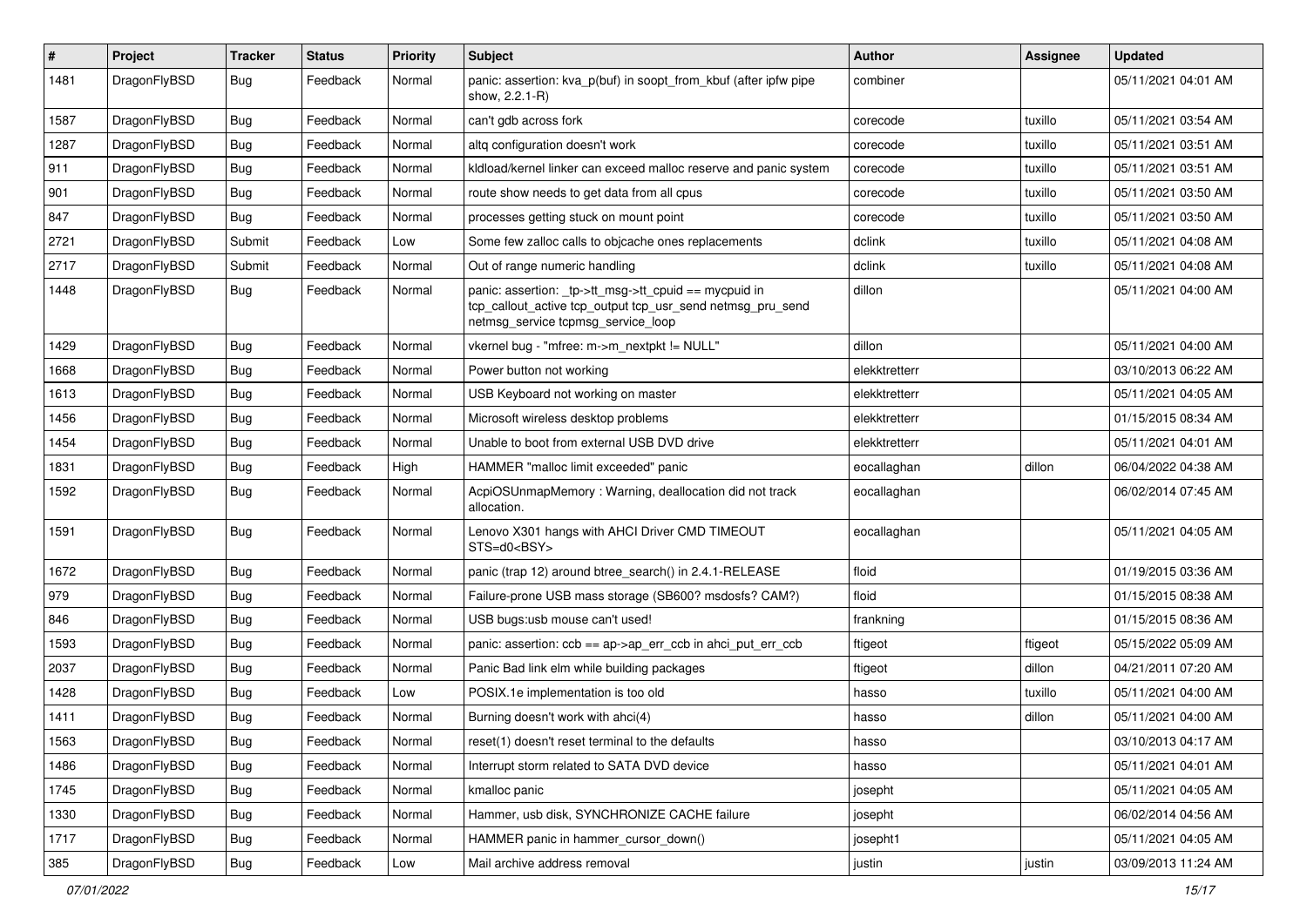| $\sharp$ | Project      | <b>Tracker</b> | <b>Status</b> | <b>Priority</b> | Subject                                                                                                            | Author            | Assignee | <b>Updated</b>      |
|----------|--------------|----------------|---------------|-----------------|--------------------------------------------------------------------------------------------------------------------|-------------------|----------|---------------------|
| 2090     | DragonFlyBSD | Bug            | Feedback      | Normal          | snd_hda does not support headphone automute                                                                        | justin            |          | 03/29/2012 08:03 PM |
| 1727     | DragonFlyBSD | Bug            | Feedback      | Normal          | CD boot panic (2.6.1) (usb?)                                                                                       | kiril             |          | 05/15/2022 05:10 AM |
| 2288     | DragonFlyBSD | <b>Bug</b>     | Feedback      | Normal          | Random IO performance loss introduced since January 1st                                                            | lentferj          |          | 01/23/2013 04:21 PM |
| 1860     | DragonFlyBSD | Bug            | Feedback      | Normal          | Panic while creating UFS fs on vn(4) for initrd                                                                    | matthias          |          | 02/29/2012 07:16 AM |
| 2644     | DragonFlyBSD | Bug            | Feedback      | Normal          | 3.6.0-REL trap 9 on boot                                                                                           | memmerto          |          | 11/27/2021 08:08 AM |
| 1144     | DragonFlyBSD | Bug            | Feedback      | Normal          | Incorrect clock under KVM                                                                                          | msylvan           |          | 03/09/2013 01:17 PM |
| 2958     | DragonFlyBSD | Bug            | Feedback      | Normal          | Hammer FS dies during pruning after massive write load                                                             | neilb             |          | 10/11/2016 04:20 AM |
| 2957     | DragonFlyBSD | Bug            | Feedback      | Normal          | swapoff -a followed by swapon -a doesn't give your swap back                                                       | neilb             |          | 10/09/2016 04:17 AM |
| 3152     | DragonFlyBSD | Bug            | Feedback      | Normal          | Console's size in ttyv0 and single user mode is sticking to 80x25,<br>while ttyv1 can make use of the whole screen | overtime          |          | 02/24/2019 01:08 AM |
| 1101     | DragonFlyBSD | Bug            | Feedback      | Normal          | ohci related panic                                                                                                 | polachok          |          | 05/11/2021 04:00 AM |
| 1577     | DragonFlyBSD | Bug            | Feedback      | Normal          | panic: assertion: leaf->base.obj_id == ip->obj_id in<br>hammer_ip_delete_range                                     | qhwt+dfly         |          | 05/11/2021 04:01 AM |
| 1387     | DragonFlyBSD | Bug            | Feedback      | Normal          | zero-size malloc and ps: kvm_getprocs: Bad address                                                                 | qhwt+dfly         |          | 05/11/2021 04:00 AM |
| 570      | DragonFlyBSD | Bug            | Feedback      | Normal          | 1.8.x: ACPI problems                                                                                               | qhwt+dfly         |          | 06/02/2014 03:45 AM |
| 1560     | DragonFlyBSD | Bug            | Feedback      | Normal          | Unable to modify partition table on ThinkPad T61p during install                                                   | rehsack           |          | 01/15/2015 08:57 AM |
| 1580     | DragonFlyBSD | Bug            | Feedback      | Normal          | Panic (Fatal trap 12: page fault while in kernel mode) while playing<br>with pf and netif names                    | rumcic            |          | 12/21/2018 01:21 AM |
| 1489     | DragonFlyBSD | Bug            | Feedback      | Normal          | panic: ufs dirbad: bad dir                                                                                         | rumcic            |          | 03/10/2013 04:34 AM |
| 1250     | DragonFlyBSD | Bug            | Feedback      | Normal          | Panic upon plugging an USB flash drive into the machine                                                            | rumcic            |          | 03/10/2013 05:17 AM |
| 1249     | DragonFlyBSD | Bug            | Feedback      | Normal          | panic: ffs vfree: freeing free inode                                                                               | rumcic            |          | 03/10/2013 05:13 AM |
| 2100     | DragonFlyBSD | Bug            | Feedback      | Normal          | devfs related panic                                                                                                | sepherosa         | alexh    | 07/10/2011 02:29 PM |
| 2396     | DragonFlyBSD | Bug            | Feedback      | High            | Latest 3.1 development version core dumps while destroying master<br><b>PFS</b>                                    | sgeorge           |          | 01/23/2013 04:10 PM |
| 2347     | DragonFlyBSD | Bug            | Feedback      | High            | Hammer PFSes destroy does not give back full space allocated to<br><b>PFS</b>                                      | sgeorge           |          | 07/19/2012 01:11 AM |
| 243      | DragonFlyBSD | Bug            | Feedback      | Normal          | weird behavior in the shell                                                                                        | swildner          |          | 05/31/2022 02:51 PM |
| 3205     | DragonFlyBSD | Bug            | Feedback      | High            | Go compiler net test failing                                                                                       | t dfbsd           | tuxillo  | 05/10/2021 02:45 AM |
| 1127     | DragonFlyBSD | Bug            | Feedback      | Low             | cdrom drive not detected                                                                                           | tgr               | corecode | 01/15/2015 08:55 AM |
| 285      | DragonFlyBSD | <b>Bug</b>     | Feedback      | Low             | interrupt latency with re without ip address configured                                                            | thomas.nikolajsen |          | 02/20/2014 10:30 AM |
| 2459     | DragonFlyBSD | <b>Bug</b>     | Feedback      | Normal          | apic problems with HP Probook 4510s                                                                                | thowe             |          | 11/27/2021 08:22 AM |
| 1579     | DragonFlyBSD | <b>Bug</b>     | Feedback      | Normal          | dfly 2.4.1 does not like HP DL360G4p and Smart Array 6400 with<br>MSA <sub>20</sub>                                | tomaz.borstnar    | tuxillo  | 06/02/2014 02:44 PM |
| 1282     | DragonFlyBSD | <b>Bug</b>     | Feedback      | Normal          | panic (trap 12) when booting SMP kernel on Atom 330 (dual core)                                                    | tomaz.borstnar    |          | 05/11/2021 04:00 AM |
| 806      | DragonFlyBSD | <b>Bug</b>     | Feedback      | Normal          | boot error on MacBook                                                                                              | tralamazza        |          | 06/04/2022 05:28 AM |